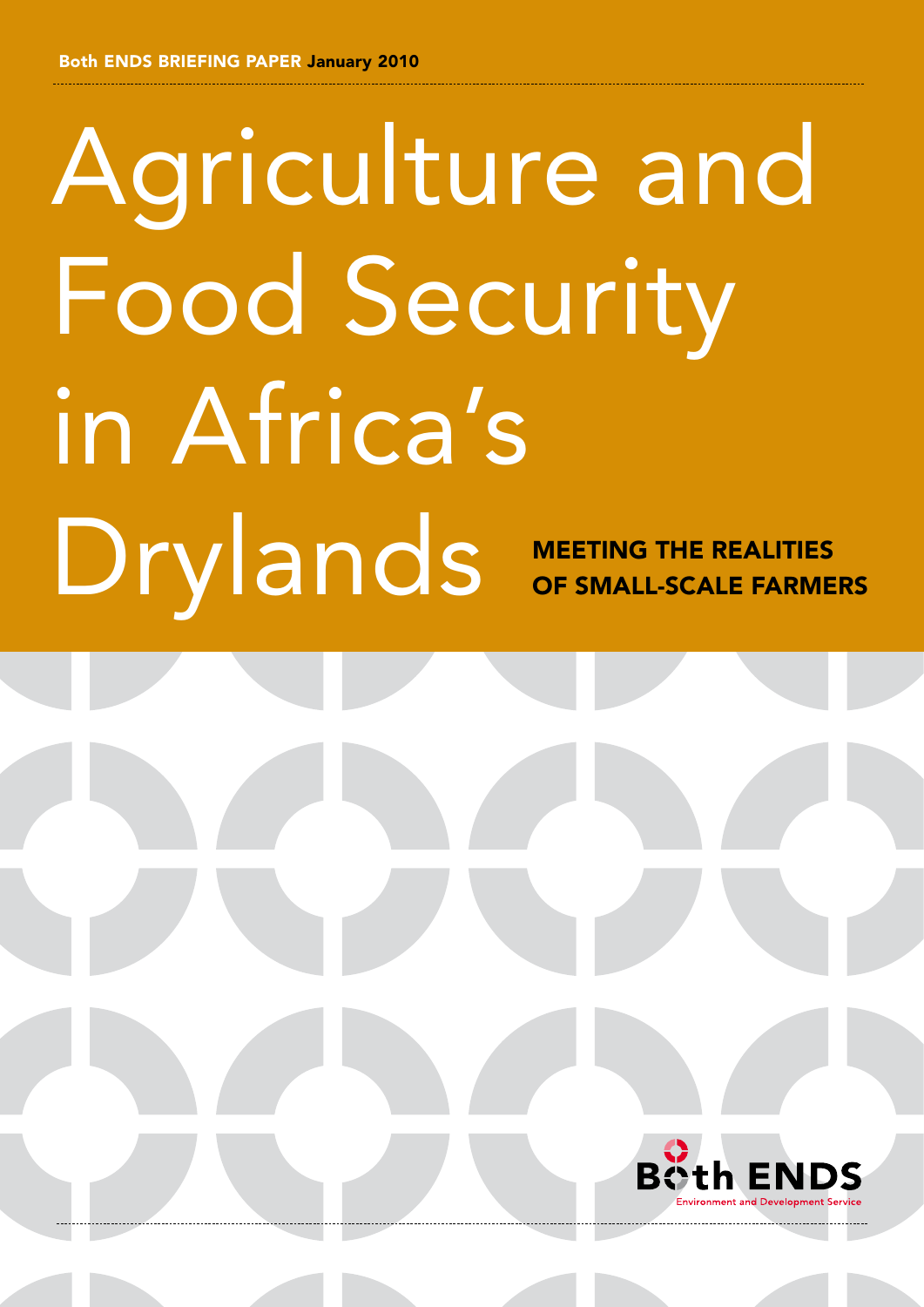## Table of Contents

# Agriculture and Food Security in Africa's Drylands

## MEETING THE REALITII OF SMALL-SCALE FA

#### Executive Summary

1 Introduction

- 1.1 Drylands and land d 1.2 Drylands and rural
- 1.3 Local innovations and
- $2$  The international de
- 2.1 The policy context
- 2.2 New approaches or
- 2.3 The Green Revolution
- 2.4 A paradox unravelle Dutch policies towa
	-
- 3 Opportunities to m
- 3.1 Successful local initi 3.2 Spreading local exp
- 3.3 How the internation
- can support and en
- 4 Conclusions and red

Telephone +31 20 623 08 23 Fax +31 20 620 80 49 E-mail info@bothends.org Website www.bothends.org

| Text Nathalie van Haren <sup>1</sup> , Noel Oettle <sup>2</sup> , |
|-------------------------------------------------------------------|
| Marie José van der Werff ten B <u>osch<sup>1</sup> and</u>        |
| Paul Wolvekamp <sup>1</sup>                                       |
| 1 Both ENDS, the Netherlands                                      |
| 2 EMG, South Africa                                               |
| <b>Editing</b> Nicholas Parrott, TextualHealing.nl,               |
| Wageningen, the Netherlands                                       |
| Design Margo Vlamings, Arnhem                                     |
| Printing Drukkerij Roos en Roos, Arnhem                           |

Role of Both ENDS

|                                                 | 3       |
|-------------------------------------------------|---------|
|                                                 | 4       |
| degradation                                     | 4       |
| poverty                                         | 5       |
| nd poverty reduction strategies in drylands     | 6       |
| ebate about agriculture in dryland areas        | 7       |
|                                                 | 8       |
| business as usual?                              | 8       |
| on revisited: old solutions for new problems?   | 10      |
| ed:                                             | $12 \,$ |
| ards agriculture and dryland areas              |         |
| ake positive change: addressing the root causes | 15      |
| iatives                                         | 15      |
| beriences: obstacles and opportunities          | 17      |
| nal community and national governments          | 18      |
| courage local initiatives                       |         |
| commendations                                   | 20      |
|                                                 | 24      |

## © Both ENDS 2010 Acronyms

#### Both ENDS Briefing Papers present

information on important environmental and developmental issues. Readers are encouraged to quote or use material from the Briefing Papers for their own publications or articles, but we request acknowledgement and a copy of the publication. The Both ENDS Briefing Paper Series is also available on the web: www.bothends.org, together with other Both ENDS publications, fact sheets, reports and news articles.



*Orders and all other correspondence concerning this publication should be sent to:*

#### Both ENDS

Nieuwe Keizersgracht 45 1018 VC Amsterdam The Netherlands

| <b>AGRA</b>   | Alliance for a Green Revolution in Africa               |  |  |  |
|---------------|---------------------------------------------------------|--|--|--|
| <b>AUC</b>    | <b>African Union Commission</b>                         |  |  |  |
| <b>CAAPD</b>  | Comprehensive Africa Agriculture Development            |  |  |  |
|               | Programme                                               |  |  |  |
| <b>CSD</b>    | Commission on Sustainable Development                   |  |  |  |
| <b>FAO</b>    | (The United Nations) Food and Agricultural Organisation |  |  |  |
| <b>GEF</b>    | <b>Global Environmental Facility</b>                    |  |  |  |
| <b>GGWSSI</b> | Great Green Wall for the Sahara and Sahel Initiative    |  |  |  |
| <b>IAASTD</b> | International Assessment of Agricultural Science and    |  |  |  |
|               | Technology for Development                              |  |  |  |
| <b>MDG</b>    | Millennium Development Goal                             |  |  |  |
| <b>NEPAD</b>  | The New Partnership for Africa's Development            |  |  |  |
| <b>ODA</b>    | Overseas Development Assistance                         |  |  |  |
| <b>PACD</b>   | Plan of Action to Combat Desertification                |  |  |  |
| <b>PSRP</b>   | Poverty Reduction Strategy Paper.                       |  |  |  |
| <b>UNCCD</b>  | United Nations Convention to Combat Desertification     |  |  |  |
| <b>UNCED</b>  | United Nations Commission on the Environment and        |  |  |  |
|               | Development                                             |  |  |  |
| <b>UNCOD</b>  | United Nations Conference on Desertification            |  |  |  |
| <b>UNDP</b>   | United Nations Development Programme                    |  |  |  |
| <b>UNEP</b>   | United Nations Environmental Programme                  |  |  |  |
|               | UNESCO United Nations Educational, Social and Cultural  |  |  |  |
|               | Organisation                                            |  |  |  |
| <b>WHO</b>    | World Health Organisation                               |  |  |  |
| WSSD          | World Summit on Sustainable Development                 |  |  |  |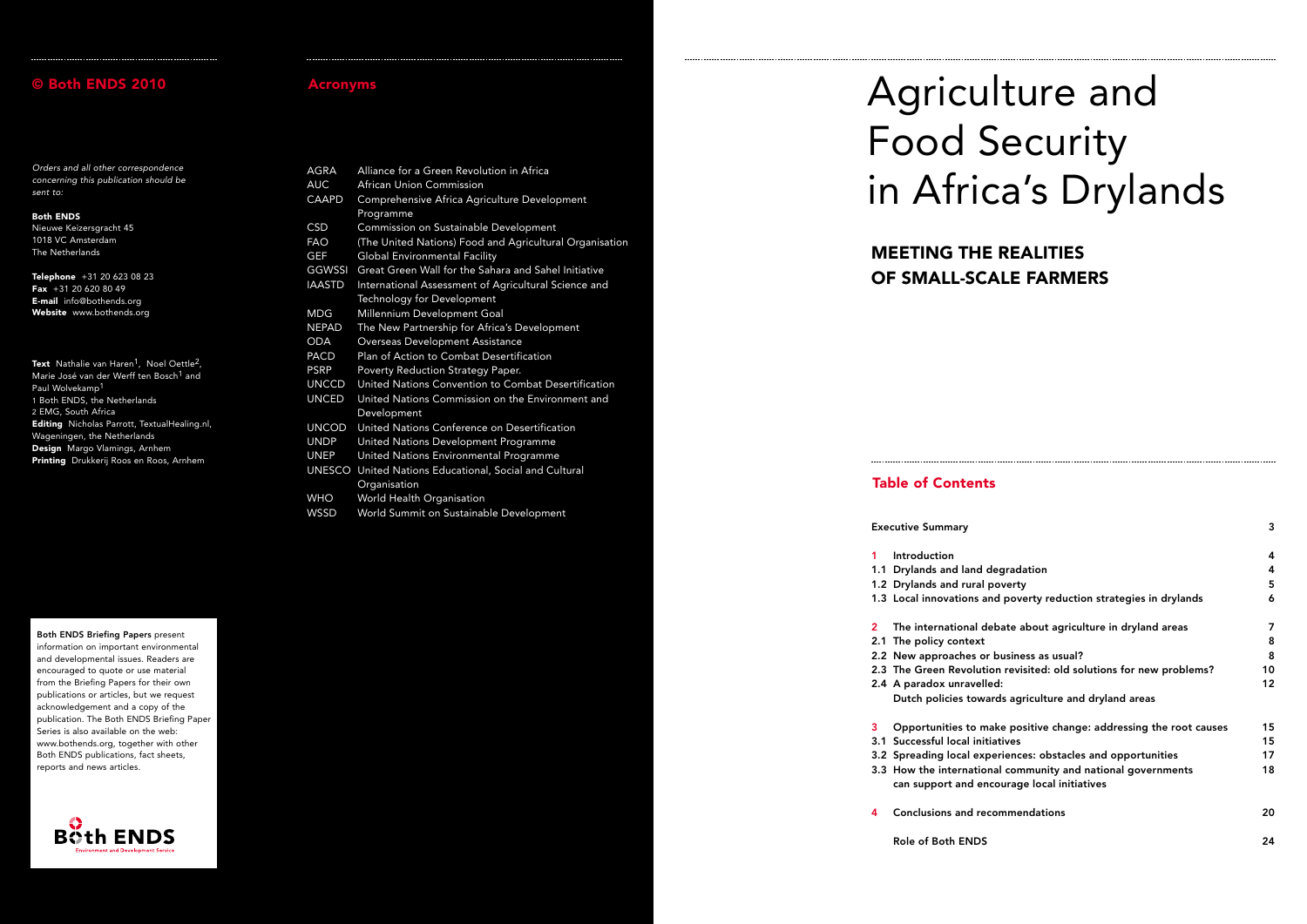If the international community is serious about reaching Millenium Development Goals 1, 7 and 8, investing in drylands should be top priority.

This paper, published by Both ENDS, argues that marrying local practice and scientific knowledge and that ensuring the participation of CSO's in linking local people, scientists and decision-makers, are key to meeting basic needs in drylands, now and in the future.

## Executive Summary

Some 40% of the earth's land surface is covered by semi-arid and arid ecosystems, otherwise known as drylands. More than two thirds of Africa and virtually all of the Middle East are classified as drylands. The great majority of people who live in these regions are highly dependent on these natural ecosystems for their livelihoods, which provide them with sustenance and shelter. These ecosystems have a delicate state of balance, which can easily be disrupted by land use changes, increasing pressure on resource use, climate change or a combination of all three. Some 70% of the world's drylands are affected by degradation, endangering the livelihoods of the people who live there. And some 70% of the world's poor and hungry live in drylands.

This paper examines the existing divide between current development policies related to agriculture and those related to drylands (at the international level, as well as those of the Dutch government) and the reality of food production in these, often hostile (physical and economic) environments. It argues that 'silverbullet' solutions are unlikely to be successful in such situations and that far more grassroots involvement is required in selecting, developing and experimenting with new approaches to solving the food crisis. The central role of women in food production also needs to be acknowledged and supported if any progress is to be made towards meeting MDG1. Marrying local knowledge with scientific knowledge is not an easy task. Neither is it easy to align the interests of local communities with the priorities and operating procedures of donors and external agencies. But these challenges have to be faced. This paper points out the challenges and suggestions are made for potential ways forward.

The global food crisis of 2007-8 prompted a welcome re-evaluation among the international community of the centrality of agriculture in development. Donors and investors have once again woken up to the fundamental importance of agriculture. New moves are afoot, particularly in Africa, to strengthen the role and position of agriculture and ensure a stable food supply. Yet many of these initiatives fail to grasp the realities, both environmental and economic, which most small-scale dryland farmers grapple with on a daily basis. Standard prescriptions for increasing agricultural productivity are unlikely to work in drylands. Agricultural interventions in drylands need to be tailored to local realities if they are to have any impact on these, the most food insecure, areas of the world.

Many dryland communities are developing responses to the problems they are facing. These draw on their own knowledge and often seek to strengthen their resilience by building on diversity and unique local characteristics. Yet such approaches often fall below the radar of policy makers and donors. If the joint goals of increasing food production, halving the number of hungry people in the world and maintaining the (dryland) environments on which these people depend are to be met it is essential that stronger bridges are built between policy prescriptions and grassroots experiences.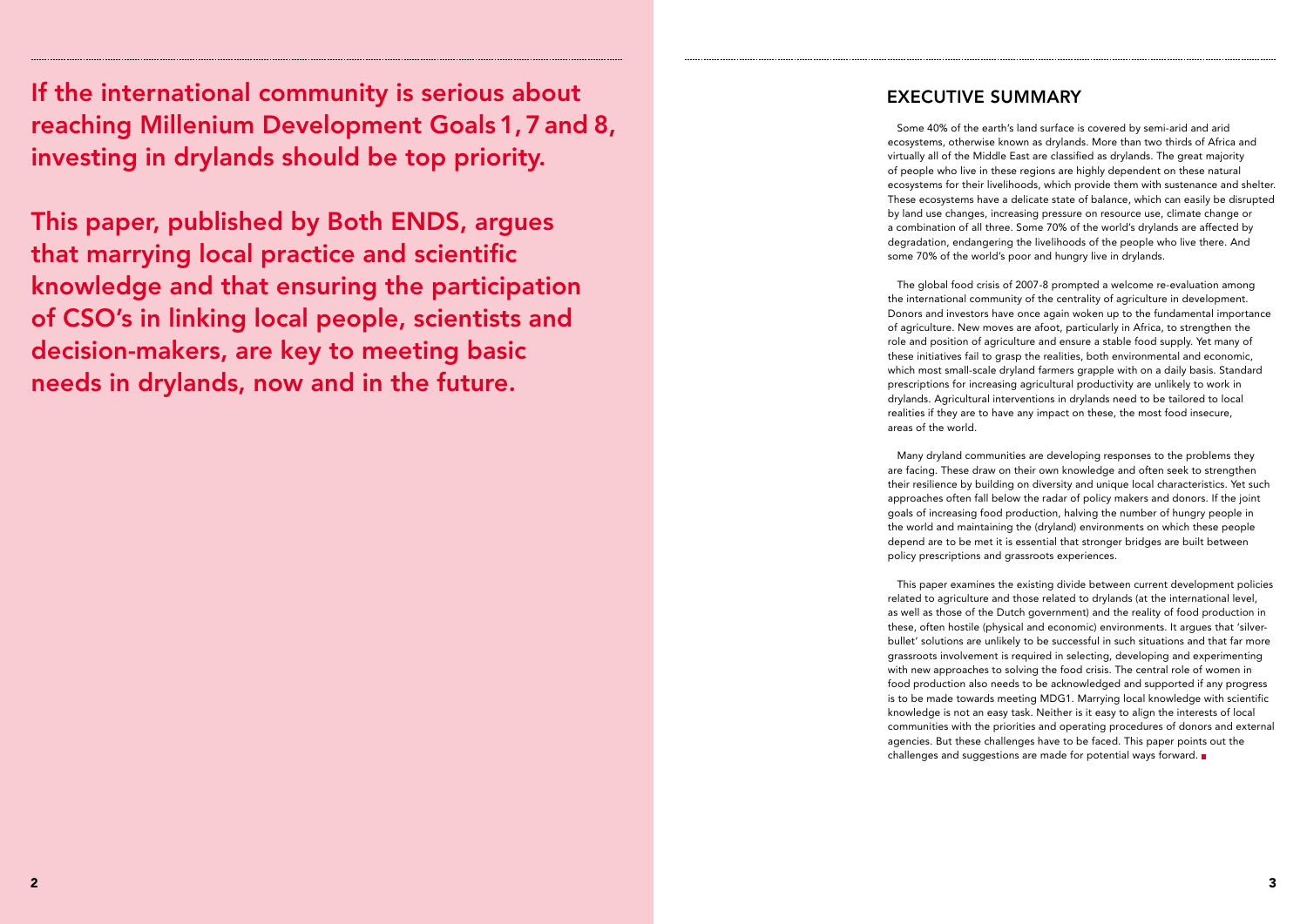on the resource base, inadequate infrastructure and poor access to services (training, credit, etc.) and markets. According to the Africa Environment Outlook 2, diminishing soil fertility is often caused by the increasing use of inorganic chemicals, the reduction of fallow systems, increased monoculture and the cultivation of marginal areas1. The effects of climate change, such as erratic rainfall and droughts add to this. Sometimes changes in land use practices are driven by shortterm financial gain (for example large-scale mono-cropping or mining) which involve powerful interests that often take precedence over local food security. Issues of tenure, user rights and protective laws all strongly influence the opportunities that people have to use the land and its resources in a sustainable way. ■



1.2

#### Drylands and rural poverty

The first Millennium Development Goal focuses on reducing poverty and enhancing food security by 2015. Today, 70% of people suffering from serious and permanent under-nourishment (an estimated 1 billion people) live in semi-arid and arid zones, especially in Africa. Sub-Saharan Africa is the only region in the world where average yields in grain harvests have not increased and food production per capita has decreased since the 1980's.

In 1983, Robert Chambers published a book entitled 'Rural Development: Putting the last first'. This book's key message was that the world's poor are concentrated in rural areas and that outsiders trying to understand

Subsistence farmers are not, and are unlikely in the near future to successfully become, linked to world markets. But they can realistically expect to derive their income from local markets. Yet community supported projects and research indicate that the attempts to expand the production of commodity products for global markets is having a substantial negative impact on dryland areas.

poverty suffer from a series of biases that prevent them from reaching the poor or perceiving their problems. Twenty six years later poverty alleviation efforts still fail to focus on the challenges facing the world's rural poor. Between 1990 and 2004, rich countries reduced the proportion of development funds devoted to agriculture, the mainstay of most poor people's livelihoods, from 12% to 4%2.

 $1$ From UNEP (2006): Africa Environment Outlook 2. Nairobi: UNEP: Part F.

Glossing over large differences between regions and households, the majority of farmers in Africa are smallholders, with access to less than two hectares of land and facing food shortages for at least three months a year<sup>3</sup>. Since the 1980s the average amount of arable land available per capita on the continent has declined from 0.38 to 0.25 ha, driven by both population growth and the exhaustion of existing arable land.

#### Drylands and land **DEGRADATION**

#### potential of the land. The causes<br>
can be natural, man-made or a<br>
combination of the two. Dryland<br>
ecosystems have a specific and<br>
well-evolved balance between planimals, soils, water and people,<br>
but it is a fragile balan can be natural, man-made or a combination of the two. Dryland ecosystems have a specific and well-evolved balance between plants, animals, soils, water and people, but it is a fragile balance that is very easily disturbed and, once disturbed, very hard to restore. This is why it is so important to try to prevent degradation and desertification before they occur.

Growth in the agricultural sector and in off-farm employment (especially in small and medium enterprises) has a crucial role to play in improving the livelihoods of poor rural people. Intensification of agricultural production is needed to meet the food needs of the poor and this requires investments in soil fertility4. However, agricultural growth alone will not produce a decline in rural poverty. In most cases, the rural poor cannot compete in the marketplace or profit from international or regional trade developments.

\*Source: Millennium Ecosystem Assessment, 2005. Ecosystems and Human Well-being: Desertification Synthesis. World Resources Institute, Washington, DC.

2NRC Handelsblad, 9/5/2008: Investments in agriculture back on the agenda.

3See Diagana, B (2003): Land Degradation in Sub-Saharan Africa: what explains the widespread adoption of unsustainable farming practices? Montana State University / Dept of Agricultural Economics.

4See for instance the findings of a CIAT/TSBF/ICRAF (CGIAR) workshop on soil fertility in Sub-Saharan Africa held in 2002.

regions are highly dependent on rearing livestock and on cultivation,

activities which rely on the quality of (and continued access to) natural resources, especially land and water. In most dryland countries these activities account for 30-50% of Gross Domestic Product and an even higher proportion of people's livelihoods. At the present time some 70% of the world's drylands are affected by degradation.

Land degradation and desertification reduce the biological and productive

## **INTRODUCTION**

# 1.1

Some 40% of the earth's land surface is covered by semi-arid and arid ecosystems, otherwise known as drylands. More than two thirds of Africa and virtually all of the Middle East are classified as drylands. The majority of people who live in these

While there is a wealth of traditional knowledge about sound land use methods in most regions of the world, many dryland areas are experiencing changing land use practices (e.g. the burning of agricultural residues, ploughing techniques) that lead to the impoverishment of the soil and undermine production. These problems are exacerbated by climate change, increasing population pressure and competing demands

#### The world's dryland systems\*

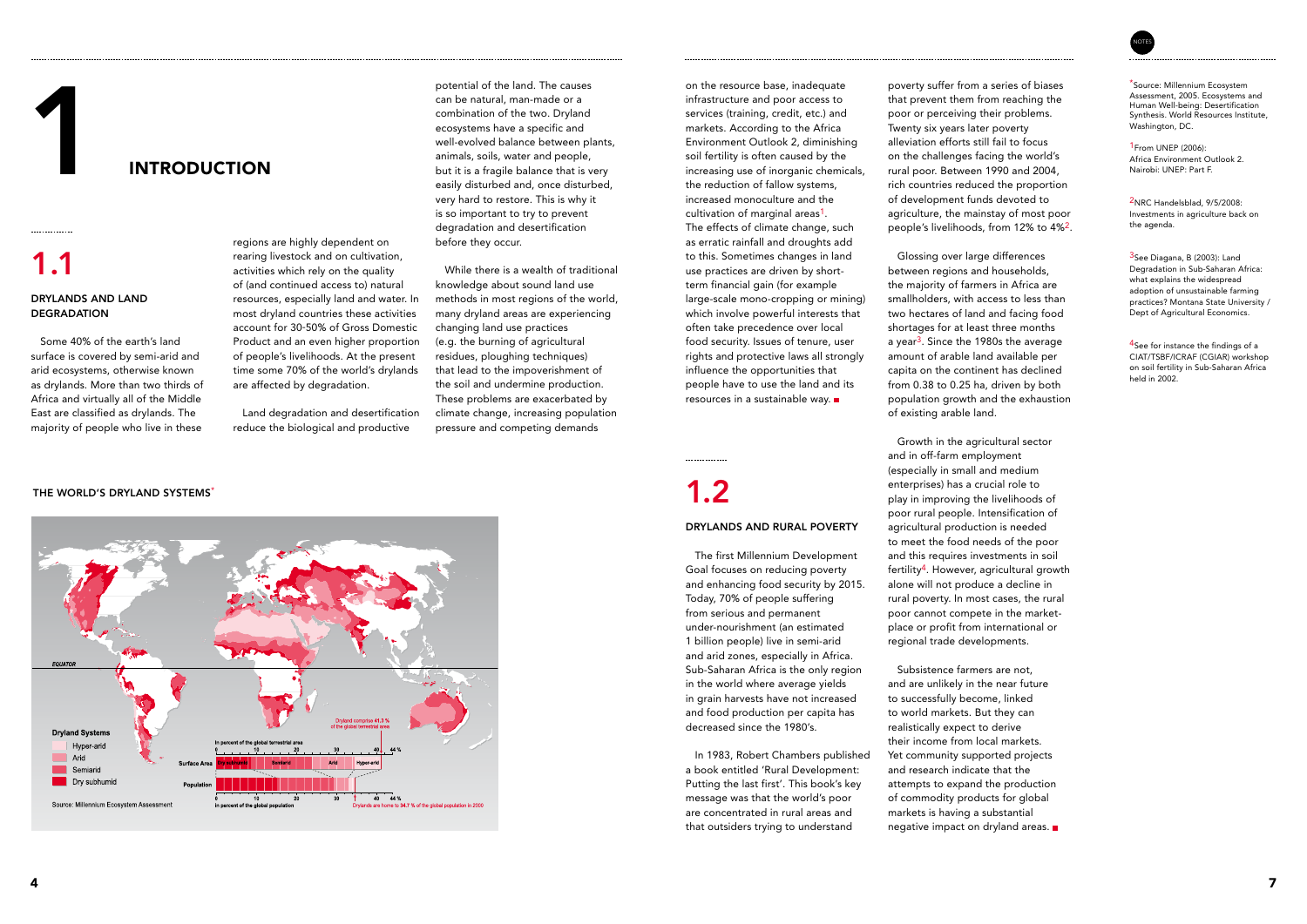

Many rural poor live in remote areas on marginal lands, far from centres of economic activity and from policy makers. Because they are fully dependent on their natural surroundings these people put pressure on the ecosystems in which they live. But this is not the only source of pressure. Competing pressures from other land users (for, for example water or fuel) can undermine the carrying capacity of the environment and current patterns of climate change are having a profound effect on the ecology of dryland areas making it progressively harder to survive in them. Desertification and land degradation are currently undermining the very subsistence of these people, yet it is a topic that receives little attention in international debates.

Agriculture (including dryland agriculture) has been increasingly neglected as a development tool for twenty years or so, yet it has made an unexpected and forceful return to the policy agenda recently, following rapid and unprecedented increases in food prices in 2007 and 2008. While increased food prices are often good for producers they are unpopular with urban dwellers, near the centres of political power, and in the recent past two years they have caused widespread hardship. They also cause difficulty in many rural areas where most people face a food deficit for some months in the year (the 'hungry' or 'lean' months).

By November 2007, global food stocks had reached their lowest point in 25 years. In December 2007, *the Economist's* food-price index reached its highest level since 1845<sup>5</sup>. In the wake of the world food crisis (mostly felt by people in urban areas), the supply-side argument has gained ground, which focuses on the need to increase overall production rather than on measures to increase production in areas, or among communities, that

#### Local innovations and poverty reduction strategies in drylands

modern technology and the market.<br>
But these solutions often pay scant<br>
regard to local socio-economic and<br>
environmental realities or the potential<br> **EDCAL INNOVATIONS AND**<br>
regative impacts of inappropriate<br>
POVERTY REDU modern technology and the market. But these solutions often pay scant regard to local socio-economic and environmental realities or the potential negative impacts of inappropriate and externally-driven solutions. Experientially derived principles about sound soil, water and biomass management tend be ignored, which in turn diminishes and undermines the identity and integrity of farmers and their communities.

> This paper seeks to address these three issues and the questions of how to ensure that basic needs in drylands are met now and how to revitalise degraded areas to ensure their future productivity. The following two sections explore the trends in the international debates on land use and agriculture in drylands, and look at some innovative and successful local responses to these challenges. In the last section we will draw conclusions and sketch the way forward.

Many dryland areas are marginalised rural areas which attract little attention from central decision-makers and donors. As such it is often up to the communities themselves to draw on their own resources and ingenuity to find their own solutions to land degradation and drought. Many of these solutions are innovative and inspiring and deserve more attention and support than they currently receive. Most investments in drylands come from within dryland communities. Farmers will have a keen interest in investing in their own fields when they have, at least reasonably, secure tenure. Communities often draw up their own management and delivery systems, contributing their own labour, materials and skills. Such solutions are usually well-adapted to the local context and possibilities, answer local needs and show innovativeness in their use of local materials or in adapting technologies. With limited means these communities are finding ways to tackle the problems threatening their survival in ways that no policy-maker sitting behind a desk, in a far away capital city, could design.

5The Economist (6/12/2007): The end of cheap food. London: The Economist.

It is difficult to grasp why so little attention and support is given to enhance the strategies that have been developed by and with local people, which have proven their value in enabling rural households to come closer to attaining food sovereignty and resilient livelihoods. Governments – in both the North and the South – as well the donor and research communities tend to respond to these challenges by reciting mantras about the necessity of mobilising

If the international community is serious about eradicating extreme poverty and hunger (MDG1), ensuring environmental sustainability (MDG7) and developing a global partnership for development (MDG8), investing in drylands should be top priority. The only way to successfully and sustainably invest in drylands is to marry local practice and knowledge and scientific knowledge. This involves investing in local successful experiences, developing them further and disseminating them more widely. The participation of CSOs in linking local people, scientists and decisionmakers is one key to success.

## The international debate about agriculture in dryland areas

6The World Bank (2007) - World Development Report 2008 Agriculture for Development. The International Bank for Reconstruction and Development / The World Bank.

face the most severe food shortages. Rising food prices have been seen as a signal to invest in agricultural productivity, through launching a new green revolution, with the hope that poor farmers will benefit from these efforts. The 2008 World Bank's World Development Report<sup>6</sup> was devoted to the 'rediscovery' of agriculture as a path for development and since then many multilateral and bilateral donor agencies have followed suit in putting agriculture back on the agenda.

In recent years the international community and African governments have launched a series of initiatives to promote sustainable land use, to boost agricultural productivity and to find solutions to the ongoing poverty and hunger faced by those living in Africa's drylands. In the first part of this section we review a selection of these and then the second part of this section focuses, in more detail, on the position of the Dutch government, the misalignment between some of its policy goals and mechanisms that need to be put in place to better focus delivery of support towards dryland communities.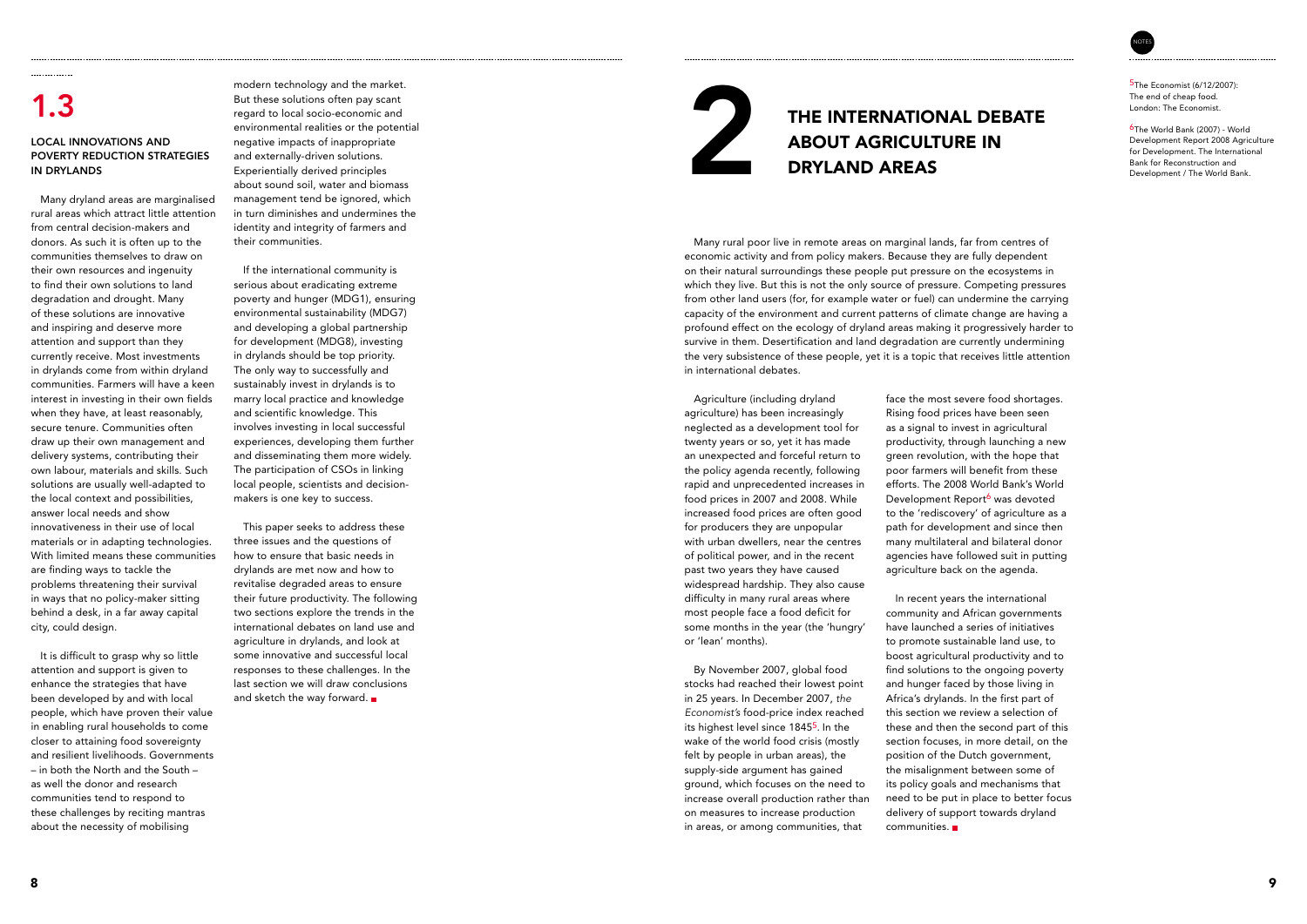

and use of their knowledge, skills and experience will advance progress towards sustainability and development goals and that targeting small-scale agricultural systems helps realise *existing* opportunities. It also firmly states that 'businesses as usual' is not the solution for Africa's increasing food crisis. Despite these recommendations, 'business as usual' seems to continue to be the main focus of the initiatives and programmes currently being proposed as a solution to the world food crisis.

- • Coalition Building,
- • Knowledge Management and • Investments.

On another front, the World Bank launched a multi-stakeholder initiative in Paris in June 2004, called TerrAfrica, which soon became integrated within NEPAD. TerrAfrica is a partnership that aims to address land degradation by scaling up harmonised support for effective and efficient countrydriven Sustainable Land Management practices in Sub-Saharan African countries. It is a collective and inclusive partnership that builds on each partner's relative strengths.

TerrAfrica's partners are implementing a wide range of activities under the umbrella of a joint annual work programme. Activities under the work programme are organised around three mutually reinforcing 'Activity Lines':

These together aim to generate the coalitions, advocacy, 'know-how', policies and investment packages needed for full and effective mainstreaming, up-scaling and financing of sustainable land management.

While already engaged in the TerrAfrica partnership, the African Union members under the lead of President Olusegun Obasanjo, President of the Federal Republic of Nigeria, proposed to the Fifth Ordinary Summit of the African

Union (AU) in July 2005 an initiative to establish a "Green Wall for the Sahara". The objective of the Initiative is to arrest the southern advance of the Sahara desert and to improve the livelihoods of the inhabitants of the Sahelo-Saharan zone. This initiative would help strengthen the implementation of the UNCDD in Africa and be complementary to it. Although there was no formal policy decision on the proposal, the Heads of State supported it and requested the Chairperson of the African Union Commission (AUC) to facilitate its formulation and implementation. One result of this has been the development of "The Great Green Wall for the Sahara and Sahel Initiative (GGWSSI)" which is now included as Priority Action 2 in the 2008-2010 Action Plan of the Africa – EU Partnership on Climate Change.

In the 21<sup>st</sup> Century the emphasis on drylands has focused on including them within broader political agendas. It has also involved a broader constituency, following more general trends towards partnerships, with the private sector and private donors playing a more active role. In 2002, the Comprehensive Africa Agriculture Development Programme (CAADP) was prepared by FAO in collaboration with the NEPAD Secretariat. This initiative, built around the concept of an African Renaissance and spearheaded by South Africa and

around an Afro-centric vision for its own development. It was endorsed by African Ministers of Agriculture in 2003. The aims of CAADP include increasing the area of land under sustainable land management, improving rural infrastructure and trade-related capacity for market access, increasing food supply, reducing hunger, and conducting agricultural research<sup>7</sup>.

Yet in other respects there is an absence of policy towards drylands. For example the EC's political negotiations with Southern governments – notably within the context of the outcomes of political Country Development Strategies and trade agreements such as the Economic Partnership Agreements do not refer, or give any priority to, investing and improving in socioeconomic and ecological conditions in drylands $8$ . This despite the fact that a large majority of the rural poor in the developing world live in drylands and the commitment of the EU and individual member states to alleviating these issues.

The original concept of GGWSSI has evolved from a tree planting initiative to a programme that more broadly promotes sustainable land management practices. It includes promoting an inter-sectoral approach to review, adapt and ensure enactment of laws and policies which promote sustainable land management – and publicise these. It is intended to integrate land management issues within national development strategies, including Poverty Reduction Strategy Papers (PRSPs). The GGWSSI is intended to contribute to the implementation of pan-continental strategic plans such as the NEPAD Comprehensive Africa Agriculture Development Programme and the NEPAD Environmental Plan. The initiative also contributes to increasing environmental sustainability within the framework of existing international environmental agreements, most notably contributing to the implementation of the UNCCD.

The GGWSSI is closely aligned to the TerrAfrica Initiative. In countries where it is being implemented,

# 2.1

#### The policy context

The issues of drylands, land degradation and food production have been on the global agenda since the seventies, initially as a result of United Nations initiatives. In 1977, the United Nations Conference on Desertification (UNCOD) adopted a Plan of Action to Combat Desertification (PACD). This was driven by African countries, which were in the front line of desertification. Initially this was regarded as a standalone topic, although in later years attempts were made to link this issue with agriculture through, for example, the involvement of the FAO. In the 1990s the UNCED decided to renew efforts to combat desertification and launched the negotiations for the Convention to Combat Desertification (the UNCDD) which was adopted in June 1994 and ratified by 50 member states within just over two years, entering into force in December 1996. These UN initiatives as such have not led up to their promise. They received little priority within national agendas and became regarded as more bureaucratic than effective. Nevertheless the UNCCD remains the only global instrument on land degradation and desertification that we have.

8See report by the EC co-authored by Both ENDS' staff on 'Activities undertaken and support provided by the European Community to countries in Asia, Latin America and Caribbean, Central and Eastern Europe regions in the period January 2001 – December 2005', submitted to UNCCD CRIC-5 by The European Commission, prepared by Imeson A., Koning P.C. de, Kistermann H., and Wolvekamp P.S., 2006.

Nigeria, aimed to build consensus

## 2.2

#### New approaches or business as usual?

In 2002 the World Summit on Sustainable Development (WSSD) was held in South Africa. At this summit the FAO and the World Bank initiated a global consultative process on a proposed international assessment of the role of agricultural science and technology. The "International Assessment of Agricultural Science and Technology for Development (IAASTD)" is an international effort that evaluated the relevance, quality

and effectiveness of agricultural knowledge, science, and technology, and the effectiveness of related public and private sector policies and institutional arrangements. The overarching question that it addressed was: "How can agricultural knowledge, science, and technology be used to reduce hunger and poverty, improve rural livelihoods, and facilitate equitable, environmentally, socially and economically sustainable development through the generation, access to, and use of agricultural knowledge, science and technology?"

The IAASTD was launched as an intergovernmental process, with a multi-stakeholder Bureau, under the co-sponsorship of the FAO, GEF, UNDP, UNEP, UNESCO, the World Bank and WHO. In 2004 there was an agreement on the objectives, goals, scope, key questions, design, preparation and peer-review processes, outputs, timetable, budget and governance structure of the assessment. The final assessment report was compiled in 2009 by over 400 of the world's leading agricultural scientists. It is the most comprehensive account of agricultural knowledge, science and technology to date. The key final documents are the Global Summary for Decision Makers, and the Executive Summary of the Synthesis Report.

The main conclusions of IAASTD were listed in 22 findings. These recognised that agricultural knowledge, science and technology has contributed to substantial increases in agricultural production over time, contributing to food security, but that at the same time people have benefited unevenly from these yield increases. It states that the emphasis on increasing yields and productivity has, in some cases, had negative consequences on environmental sustainability. It also states that greater and more effective involvement of women

#### 7UNEP (2006): AEO 2, Op. Cit.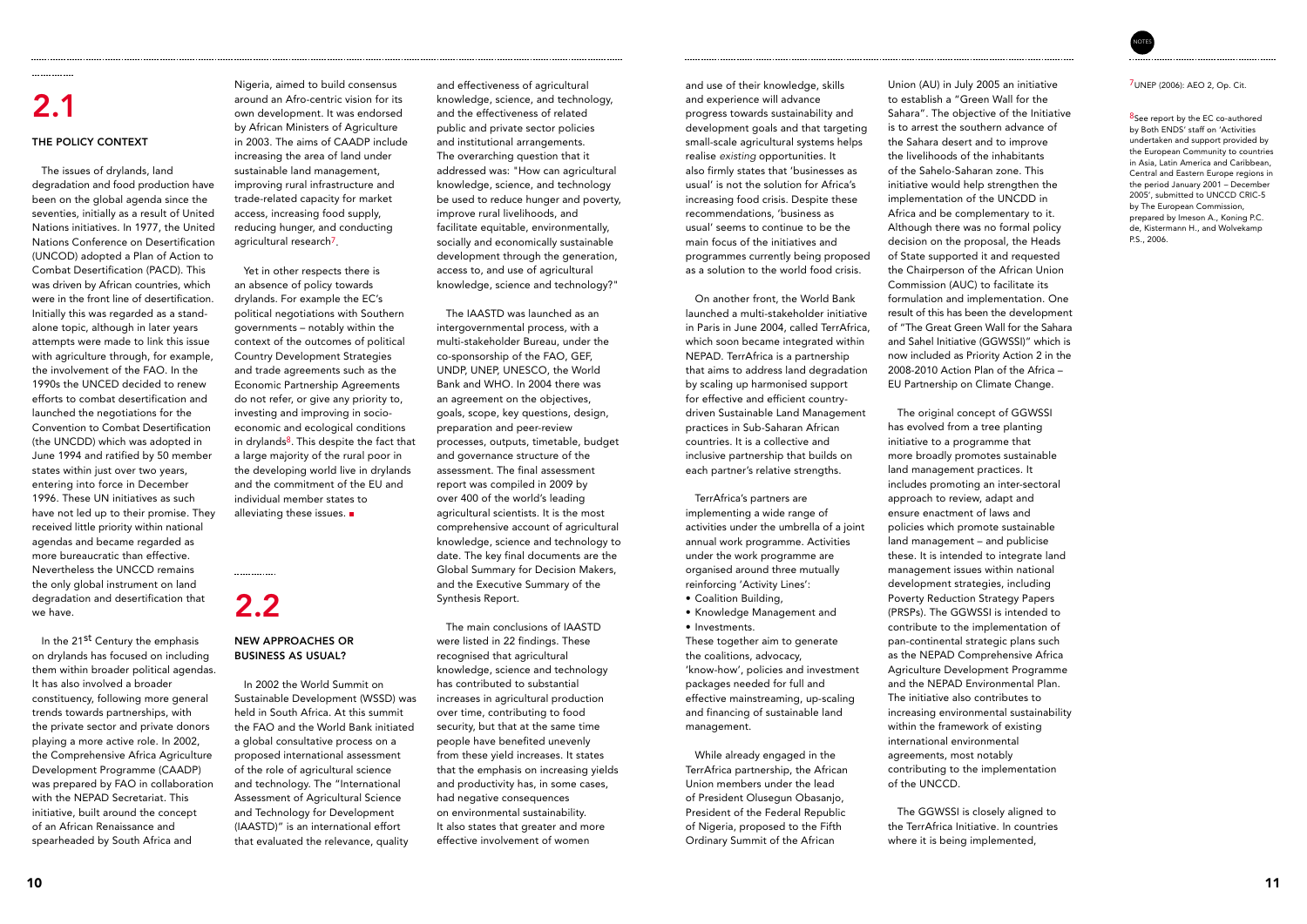

too well with the commercial interests of international agri-business. International seed and agrochemical companies have become increasingly vertically integrated in recent years, with the top five companies having more than a 50% of the world's markets for these products<sup>11</sup>. Not unnaturally they are keen to see policy outcomes that create favourable environments for their products. They take a keen interest in global agricultural fora and have often been accused of unduly seeking to influence policy choices. Yet, the solutions that they would prefer to see are often in conflict with the priorities of local people and their social and environmental realities. Bearing in mind logistics, the costs of chemical inputs and seeds and the limited effectiveness of extension services in Africa, it is likely that Green Revolution interventions will only a small fraction of the many millions of Africans suffering from hunger and poverty. It is likely that those they do reach will be the larger farmers with better access to markets.

Overall it seems that the international community continues to confuse the issues of increasing overall production with that of improving the productive capacity of the most vulnerable (and most hungry) groups. An approach that focuses on the former is unlikely to benefit those people who are now most at risk and it may well further marginalise them. Small-scale dryland farmers are unlikely to be attracted to high cost, high input technologies or be able to afford them, nor do they have the knowledge or capacity to apply them. Local experts observe that the majority of farmers rely on their own resources and ingenuity and that this is unlikely to change significantly in the future. The most effective way of supporting them is by offering incentives that foster their independence and resilience rather than diminish it. This potentially tragic paradox is still very evident in international discourses. Dutch policy makers, while committed to achieving MDG 1, face some tough choices as to how they are to play their part in doing so, as shown in the following section.

Much African government spending is locked into paying for food imports, sustaining emergency food aid, maintaining low food prices for urban populations and paying off foreign debt. With the advent of the financial crisis in 2008 and the strong rise in food prices, this situation has deteriorated significantly. The agricultural policies of EU and USA create low world market prices for agricultural produce which results in an unfair playing field for agricultural production elsewhere. Measures need to be taken to reroute current spending patterns away from relief measures and towards long term investment in the future of African agriculture. For instance, the CAADP budget is slightly less than Africa's total foreign debt of US\$ 290 billion, i.e. debt cancellation could go a long way towards enabling such a transition.

Against a background of mounting global population growth, conventional wisdom argues that world food production needs a further boost, particularly within Africa, which has the highest proportion of hungry people of any continent. Yet adapting a new green revolution is likely to exacerbate existing environmental problems, contributing to a loss of natural and agricultural biodiversity and a weakening of African ecosystems. Research is increasingly bringing to the surface crucial information about how chemical inputs, fungicides and pesticides may have the undesired effect of making plants more susceptible to pests and diseases<sup>12</sup>. In the context of climate change, which is already placing greater strains on ecosystems, production systems and livelihoods, this could be a recipe for disaster.

Few would disagree with this concept of a Green Revolution, but the experiences from the past raise a number of pressing questions about whether such a revolution can indeed be sustainable.

the GGWSSI should complement the international / national level activities with decentralised and ground level activities. In countries where TerrAfrica has not been implemented, the GGWSSI should work at both national level and local levels, using the TerrAfrica Country Support Tool (CST). The initiative is considered unique in that it was initiated, and is being led, by Africa.

<sup>9</sup> Alliance for a Green Revolution in Africa: Strategy for an African Green Revolution. Downloaded from http:// www.agra-alliance.org/section/about at 1 September 2009.

10 Ministry of Agriculture Nature and Food Quality (2009): Credibility, Cooperation and Commitment. Speech at the opening of the High level segment of the 17th session of the UN Commission on Sustainable Development.

12<sub>See</sub> for example Healthy Crops. A New Agricultural Revolution, by Francis Chaboussou, The Gaia Foundation, 2004.

In 2006, during the African Fertiliser Summit, African Heads of State made a commitment to increase the use of inorganic fertilizers from an average of 8kg/ha to 50kg/ha by 2015 and promised concrete steps to provide farmers with better transport, credit, seeds, irrigation facilities, extension services and market information. In the same year, another high-profile initiative: the Alliance for a Green Revolution in Africa (AGRA) was set up, partly in response to a sustained rise in commodity prices which was seen as providing an incentive to improve Africa's agricultural productivity. AGRA seeks to boost productivity with new high-yielding seed varieties and input-intensive agriculture and profiles itself as rescuing the backward agricultural sector of the 'forgotten' continent and bringing it to the forefront of global production<sup>9</sup>. The first AGRA collaborations in 2006 focussed on developing more productive and resilient varieties of Africa's major food crops and supporting agricultural education. The Purchase for Progress programme of the World Food Program is designed to dove-tail with AGRA and will provide a ready market for the additional production. As with AGRA itself, it relies on market mechanisms and pays little attention to issues of equity and redistribution.

AGRA, like GGWSSI, also responds to, and strongly endorses, the Comprehensive Africa Agriculture Development Programme. AGRA is chaired by Kofi A. Annan, the former

Secretary-General of the United Nations. It enjoys extensive support from the Rockefeller Foundation and the Bill & Melinda Gates Foundation, USAID and the UK's Department for International Development and maintains offices in Nairobi, Kenya and Accra, Ghana.

This focus on a Green Revolution for Africa was further enhanced during the recent session of the Commission on Sustainable Development (CSD), in May 2009. The chair of the commission, the Dutch Minister for Agriculture, Nature and Food Quality Gerda Verburg compiled the draft negotiating text for the session, in which she stated: "First and foremost we need a sustainable and homegrown Green Revolution, especially in Africa [...] This means calling for a revolution in ideas, a revolution in technologies and a revolution in agricultural and trade policies and market access as well as providing the financial means"10.

# 2.3

#### The Green Revolution revisited: old solutions for new problems?

The first Green Revolution promoted the use and uptake of high yield seed varieties, fertilisers, together with infrastructure development, extension support and irrigation. This "revolution" started in Mexico and later spread to countries such as India and the Philippines. It managed to realise substantial increases in food

production, but at the same time was usually only taken up by relatively successful farmers who were able to invest in capital intensive agriculture. Thus, it had the unintended effects of strengthening the hand of those who were already economically powerful, increased the gap between rich and poor and made many small-scale farmers and many forms of agricultural labour redundant. The Green Revolution also had a number of environmental side effects, including a reduction of agro-biodiversity through mono-cropping, pollution through pesticides and fertiliser use, and soil salinisation through irrigation. It created unprecedented dependency on external inputs, and exposed farmers to hitherto unknown financial risks. To suggest therefore that this model provides the basis for a second, 'truly sustainable green revolution' ignores the well-documented negative impacts of the first one. There is little evidence to suggest how this second revolution will achieve a more sustainable outcome for the people of Africa, who were generally bypassed by the first Green Revolution.

Despite this the final text of the CSD17 called for a new green revolution to boost agricultural productivity in developing countries and particularly in Africa. This document notably lacks any mention of 'sustainable' in front of 'green revolution': the word having been consistently deleted on behalf of the G77, who feared that the connotation would be 'environmental'. In addition all references to 'sustainability criteria for agricultural practices' were deleted from the text. It remains far from clear how this planned revolution can be implemented in a way that will benefit farmers, and particularly small-scale and female farmers in drylands and remote areas.

Those with development interests at heart also urge caution when considering solutions that dovetail

11Paul H and R. Steinbracher (2003) Hungry Corporations. London, Zed books.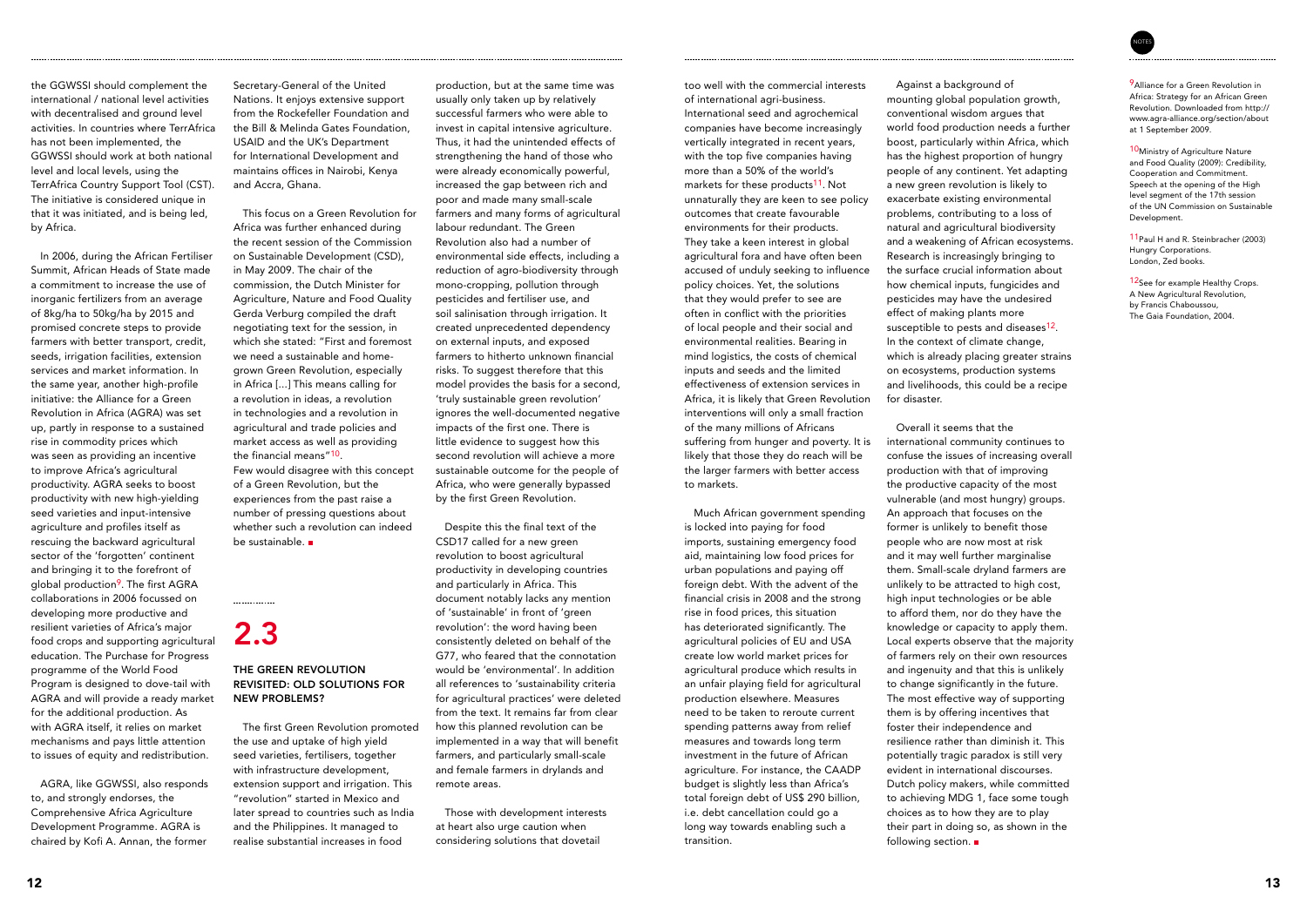

13Source: DGIS 'Meer over droge gebieden' on http://www. minbuza.nl/nl/Onderwerpen/ Millennium\_Ontwikkelingsdoel\_7\_ duurzaam\_leefmilieu/Milieu/Thema\_s/ Droge\_gebieden (accessed on 13 October 2009). LNV/ DGIS policy memorandum Agriculture, rural economic development and food security (May 2008).

and too much emphasis on a projectbased approach, which distracted attention from actual problems. The Dutch government has learnt and recognises that poverty eradication should be linked with investments in sustainable land use.

Dutch policy, as spelled out in 'Agriculture, Rural Economic Development and Food Security', lists increased market access, the participation of the commercial sector and a focus on high value crops as paths forward. This belies an underlying belief that access to the international market is the key to growth and poverty. This underplays the primary value of helping smallscale farmers address their more pressing problems of subsistence, survival, generating surpluses and supplying local markets to feed the regional population.

This can be a viable strategy for many: some 20 million farms in developing countries have expanded into large mechanised market-oriented businesses, but there are still over a *billion rural people running smallscale multi-functional family farms of less than two hectares* – and their numbers are growing. Over 80% of total agricultural production in Africa is consumed locally. In Brazil, family farmers work on 25% of the agricultural land yet produce 65% of the country's food. In Peru, smallholders control around 90% of farms and produce 60% of the total food14. Efforts to reduce hunger and poverty need to start with these people.

Despite the important role that smallholder farmers play in meeting local and regional needs there is a visible tendency for the Dutch government to invest in large-scale land use projects. One explanation for this is that it involves them in signing fewer contracts, thereby reducing transaction costs and increasing

efficiency, a strategy that is partly a response to political pressure to reduce the number of civil servants. As a result, support for initiatives like TerrAfrica and the GWSSI plays an increasingly large role in its international cooperation efforts and investments. The government finds TerrAfrica an attractive project for several reasons: it enhances coherence in policy, implementation, finance and expertise and is owned and led by African governments through NEPAD (rather than being a UN initiative). TerrAfrica also seeks to expand and up-scale existing knowledge and build on proven success stories and is seen as having a potential to make a significant contribution to achieving the MDGs and meeting the objectives of the climate change agenda. All these factors no doubt influenced the Dutch government's decision to make a substantial contribution (of USD 6 million into the Multi Donor Trust Fund to cover the period of January 2008 to April 2012) to TerrAfrica.

Some aspects of TerrAfrica and the Dutch government's support for it deserve further scrutiny and debate. Firstly, one of the ways identified by the Dutch government to achieve poverty alleviation and sustainable use of natural resources is to improve land and ownership rights. The assumption is that when people have access to and control over land, water and other natural resources, they are motivated to make long term investments in protecting and enhancing these resources. However, TerrAfrica does not explicitly seem to embrace this assumption. The Dutch government faces a challenge to ensure that these rights are indeed secured in the programme.

TerrAfrica has a mandate to include NGOs and CSOs in its activities and for these groups to be represented on the governing body of TerrAfrica. However, to date TerrAfrica has not showed enough sign of taking

# 2.4

#### A paradox unravelled: Dutch policies towards agriculture and dryland areas

- 1 Creating an enabling environment for local investments in sustainable land use and the management of natural resources;
- 2 Promoting partnerships for access to markets, through the participation of the commercial sector and aiming at markets with high added value;
- 3 Improving land and ownership rights; 4 Capacity development<sup>13</sup>.

The Dutch government has traditionally pursued separate policies towards agriculture and to poverty and land degradation in drylands. However, in 2008, a joint policy memorandum on Agriculture, Rural Economic Development and Food Security was drawn up by the Dutch Minister for Development Cooperation and the Minister for Agriculture, Nature and Food Quality. The document sets out the government's current thinking on these issues and how the Netherlands intends to address them in the future. The Dutch government is amongst the many donors who have 'rediscovered' agriculture in recent years and has recently earmarked a very welcome 400 million p.a. to support agriculture. However, it is unclear how much of this will reach small-scale farmers in dryland areas, as the general focus of the Dutch government's direct spending is towards multilateral, large-scale programmes. The Dutch government may, for example, well end up supporting AGRA (which is lauded as a model for success in the memorandum) and its interventions which are firmly rooted in the mould of the Green Revolution. This is despite the failings of this approach to make any serious impact on reducing the number of hungry people in large parts of the world in recent years.

14Family farming first, by Bara Gueye, Paulo Petersen, Roberto Ugas, Edith van Walsum and K.S. Gopa, in The Brooker, December 2009.

Dutch Minister Verburg recognised this shortcoming herself at the 17th session of the CSD, where she said "the achievement of the first Millennium Development Goal of halving the number of people living in poverty seems further away than ever." A few months later, at the FAO World Summit on Food Security (November

2009), she called for a second Green Revolution, a sustainable and home grown one, particularly in Africa. "A revolution in ideas, a revolution in technologies and a revolution in agricultural and trade policies and market access, as well as providing the financial means."

Dutch policy appears to have a predominant focus on modernising agriculture, promoting technologytransfer and strengthening agricultural training and extension services. It could be argued that this approach is influenced by the 'success story' that is Dutch agriculture, with its strong emphasis on high input, intensive, specialised production. Equally the country's leading role as a trader in agricultural commodities, may lead politicians (and those who have their ear) to have an overly-optimistic vision about the developmental benefits of engagement in the global market. Some might also claim that a focus on 'hi-tech' approaches also opens up opportunities for Dutch suppliers and expertise. These factors may all influence the Dutch position on global agricultural policy.

The Dutch Minister for Agriculture recognises the importance of developing more drought-resistant and heat-tolerant crops as an important way of helping developing countries adapt to climate change. There is evidence of a somewhat technocratic approach to this problem through, for example, the Dutch Ministry of Development Cooperation recently (in 2008) made a substantial investment of 3 million Euro in ICARDA, the International Centre for Agricultural Research in Dry Areas, in 2008. This research institute is renowned for its high technology capacity and focus on plant genetics. It is also notable that the Dutch government has not yet endorsed the findings of the IAASTD report and appears to distance itself from its conclusions. All this points to an internal discordance in Dutch

policy: on the surface it places much importance on the role of civil society, small-scale investments and local entrepreneurship, yet the *direct* (bilateral) financial investments that it makes in agriculture seem to support projects and programmes that do not embody these values and, in some ways seem to undermine them.

At present, Dutch policy towards agriculture in developing countries does not seem to pay much attention to the paramount importance of agriculture in dryland regions, or address the most pressing problems, of land degradation and drought, that small-scale farmers in these regions are faced with. A more thorough discussion is needed about the potential conflicts that exist between promoting a Green Revolution and the goals of preventing land degradation, rural poverty and hunger.

The Dutch government is committed to helping alleviate poverty in drylands and promoting the sustainable use of natural resources in these areas in order to contribute to national economic development through protecting and restoring ecosystem functions and increasing the productivity of the natural resource base. It has identified 4 paths for achieving this objective:

The Dutch government recognises that previous policy measures have not contributed enough to the goal of alleviating poverty. Contributory factors included insufficient support to internalise sustainable land management in policy and practice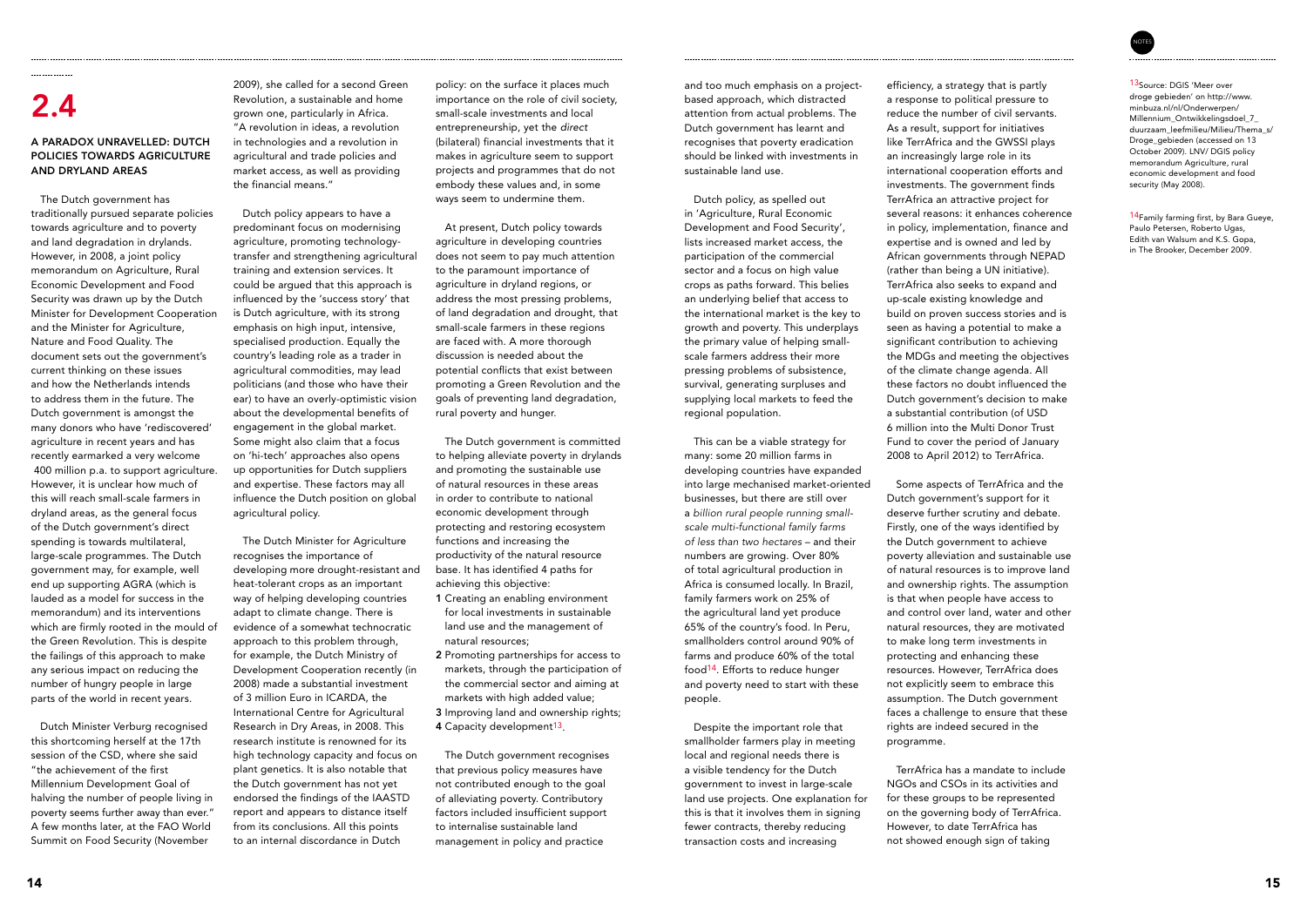#### NOTE S

15<sub>Source: DGIS 'Meer over</sub> droge gebieden' on http://www. minbuza.nl/nl/Onderwerpen/ Millennium\_Ontwikkelingsdoel\_7\_ duurzaam\_leefmilieu/Milieu/Thema\_s/ Droge\_gebieden (accessed on 13 October 2009). LNV/ DGIS policy memorandum Agriculture, rural economic development and food security (May 2008).

this responsibility to heart and genuinely sharing information about its activities with CSOs. The two CSO representatives on its Executive Committee have not been as effective as they could have been in building links between African CSOs and TerrAfrica, and TerrAfrica has not been very proactive in improving this situation in a transparent way. The Dutch government has repeatedly asked TerrAfrica to make greater efforts to include civil society within its activities and take its involvement with African civil society more seriously. This challenge also needs to be addressed by African CSOs themselves.

Finally, while the Dutch government is supporting TerrAfrica's work in Africa, it has not yet announced plans for promoting sustainable natural resource use and alleviating poverty for the 1,627 billion people living in rural drylands outside Africa. This is a pressing challenge that deserves considerably more debate and consideration.

## OPPORTUNITIES TO MAKE POSITIVE CHANGE: ADDRESSING THE ROOT CAUS

There is also a need for both TerrAfrica and the Dutch government – within or outside the framework of its international agricultural policy – to identify the mechanisms(s) to be used to support the many small-scale solutions that dryland agricultural communities are developing. Often these only need a little push (taking away barriers, such as unfavourable land tenure policies, giving incentives for up-scaling or making more information available so farmers get to make more informed choices) to become thriving and sustainable. Effort needs to go into to finding ways of effectively up-scaling these initiatives<sup>15</sup>. These approaches need to be adopted as a matter of urgency. At the other end of the spectrum from the 'grand' ventures described in section 2 lie small-scale alternatives emerging from the dryland communities and Civil Society Organisations (CSOs) themselves. These local grassroots initiatives often fall under the radar of policy makers and the international development community. There are several possible reasons for this, including the firm attachment of the international development community to providing silver bullet solutions and the poor performance of local CSOs and producers in monitoring and documenting their successes and experiences (because of a lack **OPPORTU<br>
POSITIVE<br>
ADDRESS**<br>
At the other end of the spectrum fro<br>
section 2 lie small-scale alternatives  $\epsilon$ <br>
and Civil Society Organisations (CSO<br>
initiatives often fall under the radar c<br>
development community. There

#### 3 . 1

#### SUCCESSFUL LOCAL INITIATIVE

The 'African Re-greening Initiative' Studies done by the Centre for International Cooperation of the Free University of Amsterdam show that vast areas of land in Niger and parts of Burkina Faso now have more vegetative cover than 20 years ago. The researchers discovered that this is due to farmers in the densely populated regions of these countries protecting and managing trees that naturally seed themselves on their farms.

In this section we give some examples of local initiatives that have improved livelihood opportunities and food security of dryland communities, by taking the specific environmental conditions within drylands into account. We then go on to look at how policy makers and donors can contribute to supporting such initiatives and thereby make their development efforts more effective.

The scale of this re-greening is quite remarkable. Estimates suggest that some 5 million hectares in Niger, in the provinces of Zinder en Maradi, have more vegetative cover than before as a result of an estimated 4 million farmers protecting trees. At an average density of 40 trees per hectare the study estimates that some 20 million trees have been nurtured and protected from grazing cattle. This makes it the largest reforestation initiative ever to have occurred in Africa – and one carried out largely through the initiative of farmers; in fact, the government and

Dryland communities are often highly dependent on the natural resources surrounding them and have a direct relationship with them. As a result they can draw on their experience and intuition to react quickly to unexpected events. The ability of communities to cope and respond to change is based partly on historical experience, and partly on survival instincts, knowledge and ability to 'read their environment'. Local communities are often the first to recognise the symptoms of a crisis, since these can have such a profound effect on their daily lives.

CSOs can potentially provide a crucial link between local land users and higher level decision makers. They are the eyes and the ears of the local population, conserving, documenting and spreading traditional knowledge, monitoring the situation and implemen ting activities at a grass-roots level.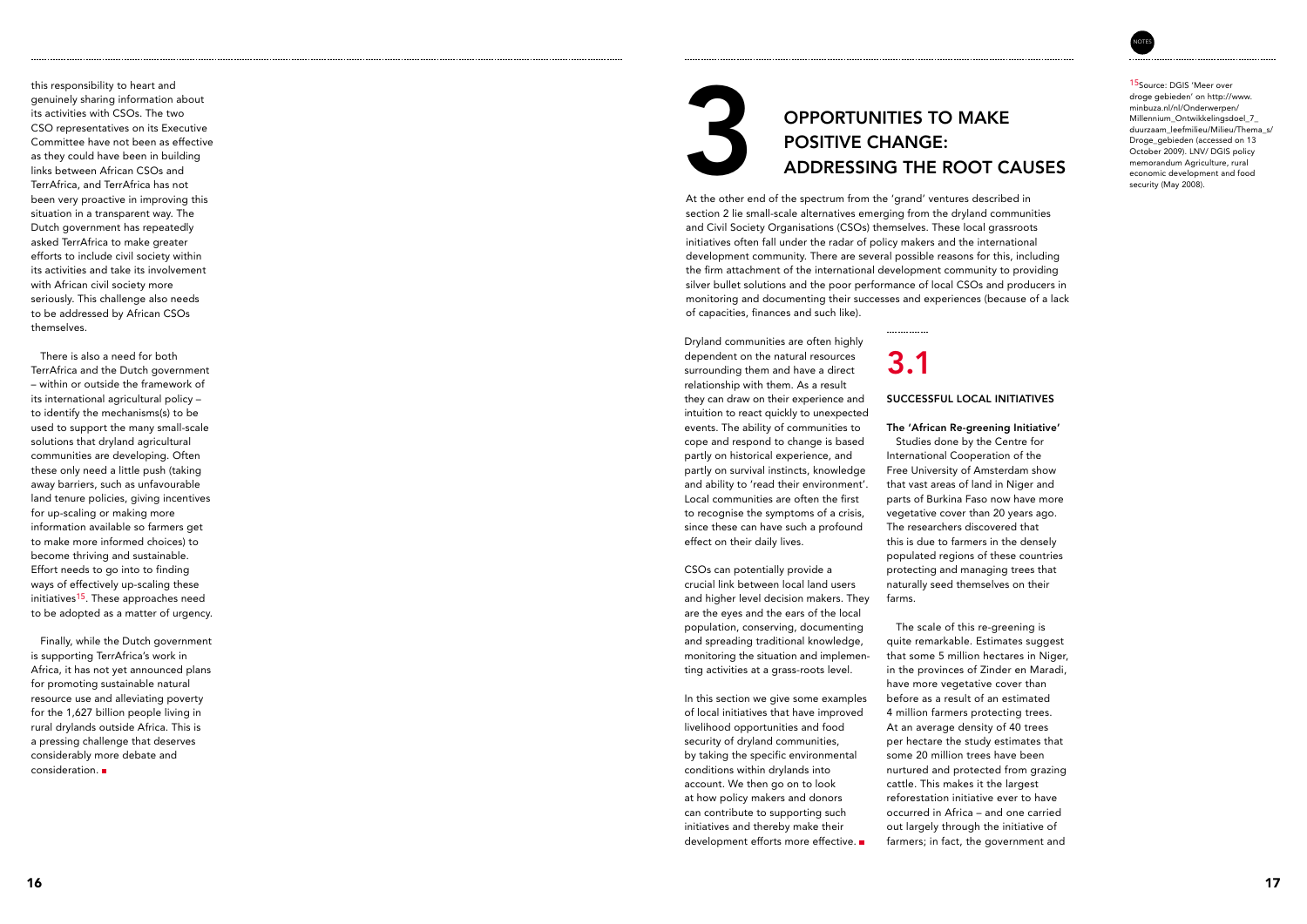that the potential global market for camel's milk could be billions of dollars. It differs significantly from cow's milk, containing enzymes with anti-bacterial and anti-viral properties as well as an insulin-like substance that reduces blood sugar levels in diabetes patients.



# 3.2

#### Spreading local experiences: obstacles and opportunities

There are plenty of good examples of how dryland inhabitants, in Africa and elsewhere, have adapted to the multiple challenges of climate change, water scarcity and food insecurity as well as of policies that successfully reach out to the poor. If there are plenty good examples, what stands in the way of scaling these up?

Scaling-up initiatives involves enabling and encouraging more people to adopt a successful idea, practice, innovation or solution to a certain problem. Of course, this only happens when people see the benefits of changing their normal practices: be it a higher yield, a more diverse diet, a less risky livelihood, a financial gain or a less demanding workload. Secondly, they need to be aware of the initiative, to understand it and to be able to predict how it could work in their own situation. Lack of documentation of best practices and bad communication are often mentioned as obstacles to up-scaling good practices. Communication of knowledge and ideas in the right form is essential. In societies with low levels of literacy this is rarely achieved solely through written documentation but first by enabling people to learn from and share the successes of others: "seeing is believing".

Once interest has been aroused, documentation is important to pass on the knowledge. Appropriate documentation is also important for another group of stakeholders in the scaling-up process: lack of good documentation specifically designed for policy makers is often mentioned as another obstacle to up-scaling. To influence policy, one needs to present sound evidence, i.e. well-documented examples of good practices. Doing this requires specific skills and dedicated resources. Often, it is only the large organisations with good communication officers and a research capability that manage to secure an audience with policy makers, while local voices remain unheard.

But is it necessary to be heard by policy makers in order to spread a good idea? Here we get to the core of the problem: the disconnection between governments, donors and local realities often creates situations in which policies and funding priorities tend to overrule and undermine the up-scaling of small-scale local solutions rather than promoting it. The policy and legal environment and the market situation all influence what local people can and will do. People have no incentive to encourage trees to regenerate on their farms if the government owns them. A sustainable technique of using shallow wells becomes irrelevant if neighbouring companies drill wells up to 200m deep, and have legal backing to do so. Even if such authority is not granted, a lack of government control can still discourage farmers from pursuing more sustainable options in the face of the unsustainable practices of others. Small-scale farming might become impossible if government policies favour producing commodities such as cotton or coffee for export markets, since this will place competing pressures on scarce local resources (land, water etc.). Priority should be given to undertake sustainable and diversified production. And what if

Suid Bokkeveld started marketing wild-harvested rooibos as a distinctive and sustainable product, and has achieved notable success. It is now sold as an exclusive and "climate friendly" product in European and North American markets, enabling the farmers to earn a sustainable income whilst actively caring for the environment.

A similar example of the sustainable use and exploitation of an endemic dryland species can be found in Sanliurfa Province in Turkey, close to the Syrian and Iraqi borders. Local agriculture is dominated by cotton mono-cropping, which accounts for 70% of agricultural production, but requires frequent irrigation (seven to eight times a year). This leads to increased salinity and the loss of nutrients in an already water-scarce area. The area is also home to several indigenous varieties of saffron, one of the most expensive spices in the world, which grow wild in the area. It takes 500 kilograms of bulbs to produce just 200 grams of flower stamens, yet its cultivation only requires 10% of the water that cotton needs. The local university explored the possibility of re-introducing commercial saffron cultivation into the area together with the local farmers. Farmers who took up saffron cultivation found that they doubled or tripled their incomes, which led other farmers to become interested in saffron production. Though small in scope, this project has received national and international acclaim (for example United Nations prizes) and has raised the profile of saffron production both within Turkey and further afield.

Other examples include PhytoTrade Africa, an association trading in natural products from southern African (such as Baobab fruit extract and Marula oil), and the promotion of camel's milk in Rajasthan (India). The Food and Agriculture Organisation (FAO) of the United Nations estimated in 200616

international agencies were hardly aware that it was happening.

Conventional wisdom holds that population pressure has a negative effect on the natural resource base of drylands, but here it seems that farmers are adjusting their farming practices to accommodate an increasing population. Their strategies include protecting saplings, controlling grazing, and sustainable harvesting of woody materials from trees.

When mature the trees can provide additional fodder, help protect crops (particularly in their early growth stages) from desert winds, fix nitrogen, stabilise the soil, raise the water table and provide a source of wood. Their proximity to people's homes means that women spend much less time gathering wood. This farmerled regeneration can eventually lead to the re-emergence of complex ecosystems. In one village in the Maradi region villagers protect 37 different tree species.

The initial triggers for farmers protecting saplings and trees appear to have been the drought years of the 1970s and 1980s, which convinced farmers of the need for protection of trees, strong demographic growth and a shift in perceptions about the ownership of trees – while they remain the property of the state farmers now have *de facto* usufruct rights over them and are prepared to invest in protecting them. A series of informal farmer-to-farmer exchanges slowly led to a spread in the practice that provides farmers with a capital asset for use in times of hardship and a regular stream of benefits.

Other farmers can be supported in taking up these initiatives by changes in user rights, by including farmer-led regeneration approaches within existing and new projects, by promoting farmer exchange visits and publicising this success story

through the mass media and extension services.

#### Sustainable growing and commercialisation of dryland endemic species

Drylands harbour a unique richness of species and breeds, interesting in terms of biodiversity but also potentially valuable from a commercial perspective. Drylands are often perceived as wastelands, whereas in reality these ecosystems provide water, food, fodder, fuel, shelter and medicinal plants. African herders graze no fewer than 150 varieties of cattle, 60 different strains of sheep and 50 different varieties of goats on drylands. There are many food and non-food products on the global market that have originated in drylands and only can be found in these areas. Neem, Aloe Vera and Shea Butter are just a few examples of natural products now widely found in the cosmetic industry, and gum arabic is used in many processed foods found in supermarkets.

*Aspalathus linearis* is a shrub that occurs naturally in western South Africa and has been utilised since pre-history to make rooibos tea. Once just a local product, rooibos is now consumed in many parts of the world. However, the global market is dominated by the fast-growing plantation variety, which is much less resistant to pests and droughts than its wild cousin. Its cultivation has led to widespread destruction of indigenous vegetation and land degradation. On the Suid Bokkeveld plateau a highly adapted, droughtresistant variety of *Aspalathus linearis* occurs naturally in the bio-diverse veld and is used to produce a high quality tea. For the area's small-scale farmers, the productivity of their lands (and thus their livelihoods) is extremely vulnerable to fluctuations in climate and weather patterns, to over-cultivation and to overgrazing. In 2002 the Heiveld Co-operative in

16http://www.fao.org/newsroom/en/ news/2006/1000275/index.html.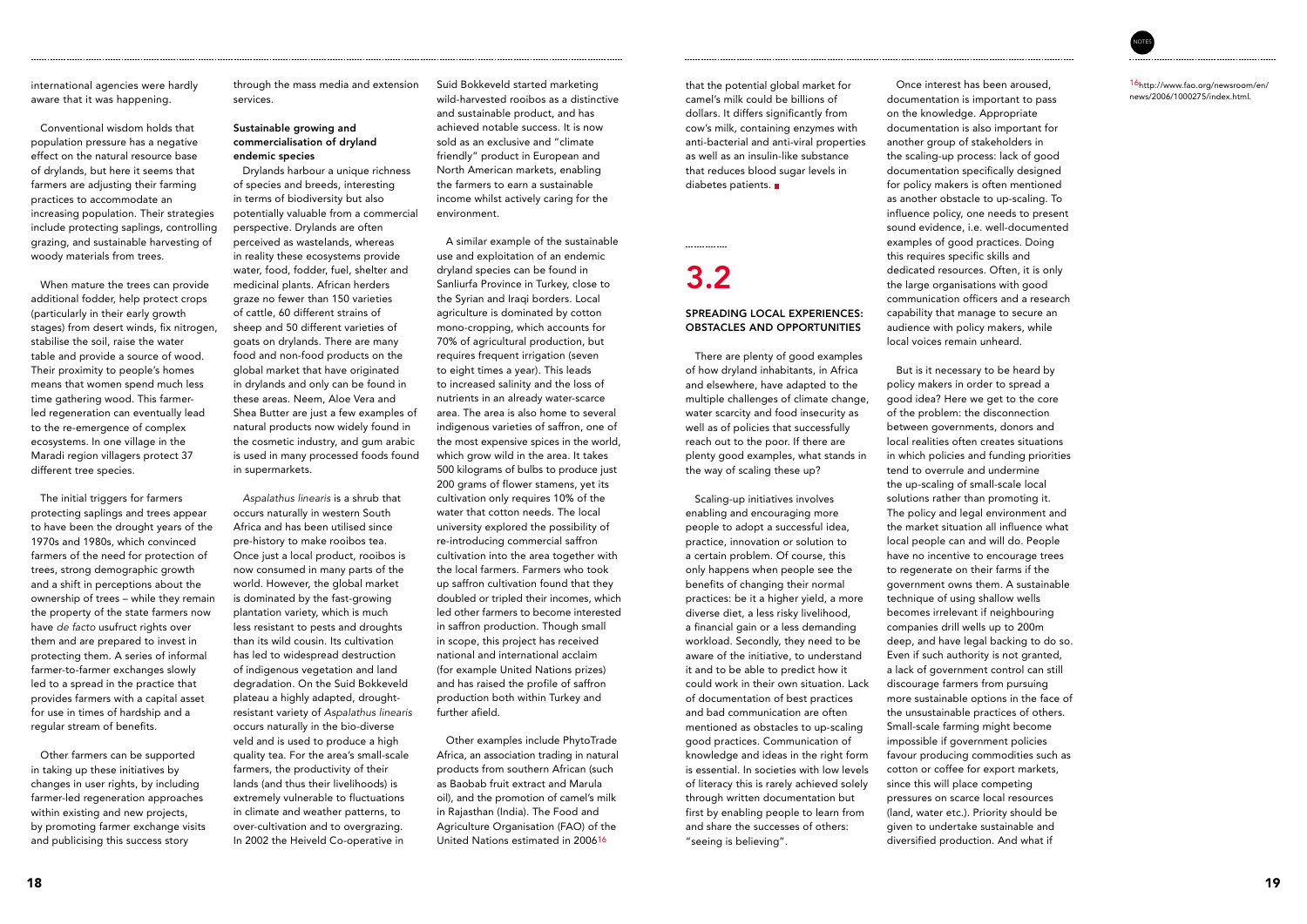and practice of people who live in drylands need to be incorporated into agricultural and land management discourses and be used as a basis for setting the agenda for agricultural and knowledge development.

#### Strengthen agroecological approaches: Agroecological sciences have a vast potential to addressing environmental issues while maintaining and increasing productivity.

Stimulate dialogue among land users: In order to for them to more clearly understand their requirements and challenges, to strengthen their position in negotiations and to better inform sustainable land use planning.

Foster dialogue between local land users and policy makers: Through capacity building of (representatives of) local land users and policy makers, they will come to a better understanding of each other, which in turn will lead to more balanced land use plans and decisions (at local, national and regional level) that tackle environmental degradation and social exclusion.

Enhance land tenure: People with no or poorly defined land tenure have no incentive to make long term investments in their land or in sustainable improvements of natural resources. Dialogues on comprehensive and unambiguous definition of land tenure systems should be stimulated with the aim of developing an understandable and unambiguous legal framework of land rights.

#### Promote investments in successful

Broaden the analytical capacity and skills base among development professionals: Scientists, development practitioners and the staff of international and donor agencies and national and regional governments need to have a better understanding of complex rural realities if they are to improve them rather than undermining them by seeking to impose "quick fix" solutions that threaten to undermine the sustainability of local land use systems.

local initiatives: Create easily accessible systems of micro-credit and seed money that prioritise enhancing the sustainability of existing practices. Stimulate more small-grant systems under different financial mechanisms, such as the Climate Change Adaptation fund or GEF.

implementation. The successful scaling-up of local sustainable initiatives therefore needs to include a careful process of building up locallevel experiences to higher levels, including all the involved stakeholders, and respecting local culture and local institutions. These are long-term processes that involve investing much time and energy. However the process of highlighting other people's positive experiences and achievements can inspire others and encourage them to adopt new practices.

Prioritise agriculture: National governments should honour their commitment of directing 10 % of national budgets to agriculture and rural, development with a special focus on small-scale agricultural producers and sustainable food systems.

Develop effective, people-oriented extension services: Agricultural extension services (where they exist) should expand their focus on increasing the yields and productivity of selected crops and adopt a more integrated approach which embraces the sustainable use of natural resources, ecosystem services and storing, processing and marketing produce. Opportunities to support the innovation and entrepreneurship of small-scale agricultural producers should be actively explored. Special focus should be placed on the needs and constraints of women producers and to this end priority should be given to recruiting and training more female extension workers.

Mitigate against the negative impacts of international trade: Fragile national agricultural markets need protection from (often subsidised) international competition which can seriously undermine the productive potential of the domestic agricultural sector, having serious long-term negative effects on food security, poverty alleviation and the environment.

## 3.3

#### How the international community and national governments can support and encourage local initiatives

The following issues are crucial to consider in the attempt to reach out to the people living in drylands, to fight poverty, to increase food production, and to stimulate sustainable management of natural resources.

Foster small-scale, low external input and low cost solutions: A high priority should be given to small-scale, low external-input and low cost solutions regarding agricultural production and sustainable land practices, activities and initiatives that are successful should be actively scouted, gathered, documented in order to realise existing opportunities.

Focus on local seed and livestock varieties: These are often best adapted to local conditions (soil, climate, sun hours etc.). Many improvements in agricultural production can be achieved by focusing on locally adapted species and varieties that are resilient to,

often extreme, local conditions and variations.

### Focus on how pastoralists manage

drylands: Pastoralist communities have extensive experience in drylands management. This experience is not only valuable to them, but also an important source of information for improving the sustainability of land management.

#### Concentrate on local food systems:

Intensive export-oriented agriculture often has adverse consequences, leading to the export, and unsustainable management, of soil nutrients and water, or exploitative labour conditions. It also puts commercial considerations above local ecological realities – often introducing mono-cropping into areas that are vulnerable to drought, pests and disease. Local and regional food systems tend to be more diverse than commodity agriculture, more resilient to ecological and market shocks and provide a more varied diet and nutrient intake.

#### Focus on female agricultural

producers: Female producers are at the heart of efforts for poverty reduction. They often remain in rural areas while the men go to urban areas (national and overseas) to find jobs and are more likely to be responsible for growing household food crops. As such they have extensive knowledge of, experience and practice with, agricultural production. Yet their potential often remains unfulfilled by a range of social and economic factors (e.g. lack of access to credit, extension or training). Policies and programmes should recognise this potential and these constraints and provide sufficient and suitable incentives to meet the needs of these female producers.

Foster the marriage between existing knowledge, technology and practice (formal, traditional and local) and science: The knowledge

your poor, but stable existence, is drawn into war or civil conflict?

Strangely, little attention is paid to lessons from the past. These show that up-scaling needs bottom-up local initiatives and good practices and top-down support and enabling circumstances. This requires a longterm commitment (often at least five years), whereas most donor and governmental programmes have short time horizons and are driven by shortterm objectives and results.

Integration is a key word in supporting up-scaling. This involves integrating interests, sectors and stakeholders; targeting both farmers and cattle breeders – as in many SSA countries they are symbiotic; aligning market circumstances and land use laws and policies and integrating environmental objectives into Poverty Reduction Strategies and other development programmes.

Establishing a sound connection between local field realities and national / international programmes, donors, the scientific community and decision makers is of vital importance. This can be done through civil society organisations, better documentation, site visits or other means. Making and keeping a strong a strong link is vital to ensure that government and donor policy is anchored in a realistic view of local realities. When bottom-up and top-down meet, this can lead to a fruitful collaboration in up-scaling successful practices can occur: it can trigger innovations and adaptations, lead to investment in, and dissemination of, proven or promising strategies.

Successful local initiatives often only occur when a number of circumstances are right. This is why it is often difficult to up-scale initiatives to other areas where not all of the required circumstances are in place, even if one is missing this might hamper successful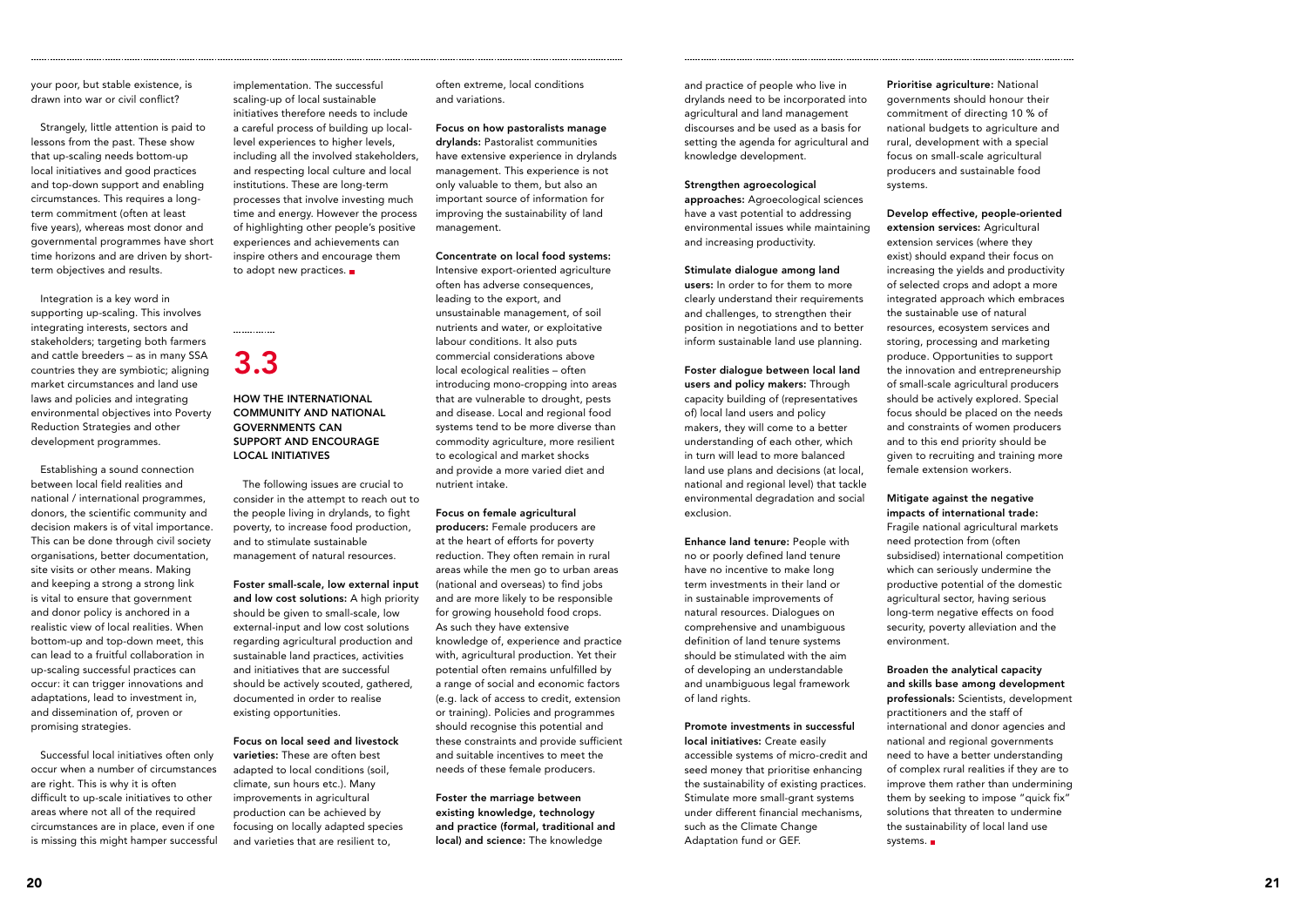

assets such as land, water, inputs and know how – modern and traditional. They should also draw on sound land use management methods practised by people elsewhere working under more or less comparable conditions.

There are many examples where poorly designed external interventions have led to environmental destruction and human hardship. These lessons should not be forgotten. One of the major challenges in the coming years is to focus on positive examples of successful marriages between modern insights and techniques and traditional know-how and approaches. It is important to identify tangible, 'home grown', improvements in dryland management, crop yields and human welfare that can be adopted for further replication, up-scaling and used to inform policy development.

Improving agriculture and other systems of land use, including mixed systems of agro-forestry, range land management, harvesting non-timber forest products and veld products is by far the most cost-effective way of promoting pro-poor economic development. This process starts with what local people grow and harvest from their fields, their gardens and their surroundings. This approach requires a shift from the current donor and research agenda, which largely promote simplified production systems based on a few improved varieties of crops, to one in which agricultural and ecosystem diversity plays a much larger role.

This approach, which closely follows and builds on the realities faced by the poorest and their methods of risk aversion is the most prudent approach towards improving the conditions of the poor and their ability to feed themselves and their families. This approach directly relates to issues of land tenure, usufruct rights and gender. It also requires acknowledging that most rural people depend on a

wide range of sources of production: annual arable crops, kitchen gardens, perennial crops from trees and bushes, fruits, nuts, leaves and other sources rich in protein, vitamin and animal protein from milk or meat, fish or fowl.

Small-scale farmers tend to spread their risks as a strategy against setbacks, engaging in a range of activities and raising a variety of crops in response to risky climatic, environmental and economic surroundings. Farmer-led initiatives put the reduction of these risks at the heart of growth strategies.

In many cases local food production is severely limited by shortages in terms of minerals and other key ingredients. Africa's soils are often mineral depleted. This is often presented as an argument for increasing the use of fertilisers. But there are social, economic and ecological constraints to this solutionfarmers (especially women) often do not have the money or access to credit to pay for these inputs – especially if they are for 'subsistence crops' and poor infrastructure means that such inputs are often not available. Finally, to be effective artificial fertilisers need an adequate supply of water something that, by definition, is in short supply in drylands. Often local resources can be used to address this deadlock, and this can involve manuring, composting or growing legumes to capture nitrogen. In some cases however these solutions may not be sufficient to overcome a serious mineral deficiency – which might then require targeted application of specific inputs ('micro-dosing'), although the social and economic constraints of actually getting these inputs to the farmers still need to be overcome.

A similar set of economic, social and ecological constraints also influences seed selection. Local, home grown, seed varieties are often better adapted to local climatic conditions than seeds brought in ex-situ. Farmers often rely on a diversity of crops and species that enable them to make better use of the different qualities of their land, make the best use of unreliable rainfall and provide a form of insurance against drought, pests and diseases19. Hybrid seeds may achieve higher yields but only under conditions that can be carefully controlled.

Technocratic solutions to solving these problems, notably those channelled through the large multilateral institutions, have an irresistible attraction to policy makers. Economies of scale and the opportunity to reduce administrative costs are key factors in donors' preference for funding conventional large-scale schemes and institutions such as AGRA and other NEPADrelated initiatives. This leads decisions about budget allocations and aid packages to be taken in capital cities, far away from the field and with little or no involvement of the targeted beneficiaries themselves. This is despite the recorded shortcomings of 'silver bullet' solutions, classically a package of fertilisers, hybrid seeds and pesticides.

<sup>17</sup>See report by the EC co-authored by Both ENDS' staff on 'Activities undertaken and support provided by the European Community to countries in Asia, Latin America and Caribbean, Central and Eastern Europe regions in the period January 2001 – December 2005', submitted to UNCCD CRIC-5 by The European Commission, prepared by Imeson A., Koning P.C. de, Kistermann H., and Wolvekamp P.S., 2006.

18 Managing pests and diseases with crop diversity. By Casandra Moore, Geneflow News, Biodiversity International, 2008.

19 Agricultural biodiversity: the key to solving the food crises? by Emile Erison, Geneflow News, Biodoversity international, 2008.

This is not to say that we need only bottom-up focus, or that all top-down programmes should be abandoned. Some suggest that we should look for a 'Rainbow Revolution' rather than a New Green Revolution, and carefully explore these ideas with all

the involved stakeholders, in order to promote food sovereignty in a sustainable way.

From a policy perspective, there is an urgent need to place more emphasis on participatory approaches and tools in order to capture and understand local land users' knowledge and practices for managing pests and diseases, for maintaining soil fertility and using water in the most effective way. Tapping into this knowledge is the most direct way to find solutions that suit local needs, local vulnerabilities, local preferences and the local environment<sup>18</sup>. For example, locally available knowledge on restoring vegetation and the productive capacity can contribute significantly to reducing pressure on fragile local resources.

Meaningful development and participation of grass-roots structures is required. This can be achieved by sharing and/or transferring authority, responsibility and resources to a more local level. Decentralising natural resource management programmes and policy decisions is an important aspect of this. In some cases, the role of national parliaments needs to be strengthened. Support and political commitment – both domestic and from the international community – to institutional reforms, democratic governance and gender issues in affected countries is required. Local

institutions also need capacity building and experience-sharing programmes for effective dryland management.

Gender needs to be more continuously addressed, especially in country level programmes and political dialogues. This is crucial to achieve an equitable and effective division of responsibilities and benefits in dryland management. Policy makers need to continually reflect on how they can support women producers. This, first of all, requires the acknowledgement, that one of the single most important factors underlying poverty, malnutrition, environmental degradation and the loss of biodiversity is the limited control that women have over land and their limited access to seeds, credit, extension services, education, markets, political power and other important resources. This implies a re-thinking of the costs and benefits of New Green Revolution approaches and re-evaluating them in relation to those of traditional land use systems. It requires more serious and committed investigation of and engagement with existing local land-use strategies: identifying and building on their strengths and potential and working on reducing their weaknesses. Above all this requires improving the knowledge and capacity of women who play a key role in assuring there is nutritious food on the household table.

With land degradation happening in 70% of the world's drylands that are used for agricultural production, efforts to halt it and to restore degraded lands need to be integrated with policies that target agriculture and food production. This involves identifying the root causes of degradation: demographic changes; adverse land tenure policies; social changes; markets; and macroeconomic policies. Only then can policies be put in place to address these root causes. Often these will require improving equality of access to

# CONCLUSIONS AND RECOMMENDATIONS

More political priority needs to be given to dryland management and restoration. This is a key precondition to achieving the MDGs and allowing vulnerable communities to adapt to climate change<sup>17</sup>. These political changes need to be embedded in the framework of trade and ODA agreements, notably within EU Country Strategies with Southern host countries and other international policy negotiations.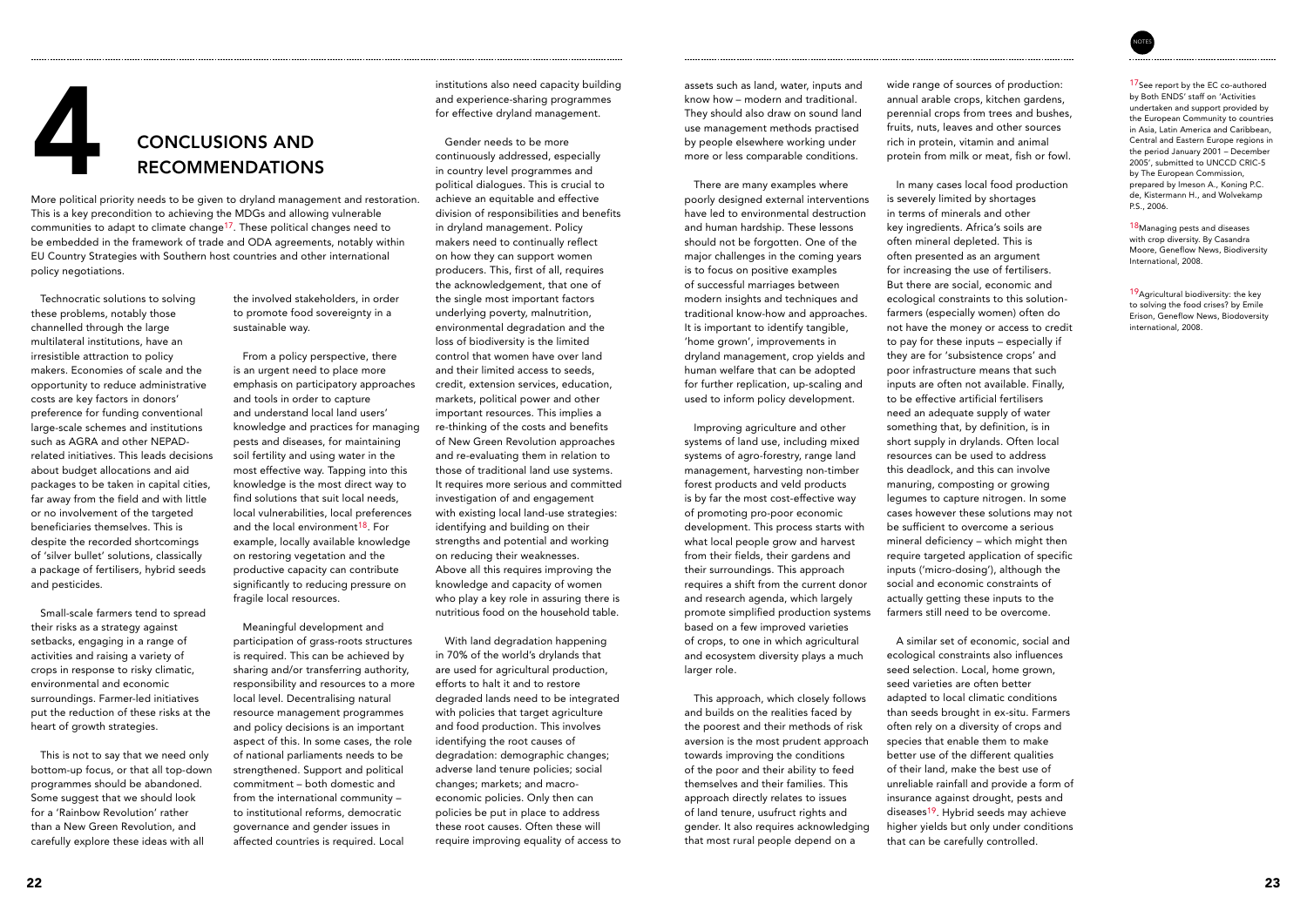

Also the higher bulk of hybrids may be of a less nutritious value than traditional varieties, or less well suited to local cooking patterns. Lastly, using hybrids usually prevents farmers from producing their own seeds for the next sowing season, which means that the farmer has to buy seed every year instead of being able to set aside (the most promising) part of the harvest as seed material for the next season.

Much conventional agricultural development involves reducing the diversity of crops and diets, often with a resultant loss in nutritional value – or seasonal nutritional availability. New drives to promote a green revolution, such as those pursued by AGRA, will only increase this troubling development. At a time of rising global food prices, the need for self-reliance in food is greater than ever before20, and food *sovereignty* is increasingly being recognised as a powerful way of ensuring food *security* .

Women in the dryland regions of Africa typically take charge of feeding and nourishing the family. In rural and peri-urban areas, women are often also responsible for collecting nutritious plants, tubers and other foodstuffs from the wild, which they use to supplement the family diet. They are responsible for managing small parcels on the family farm or for growing food in small gardens around the home. The crops that they produce include leafy traditional vegetables and 'minor' staples such as tubers, legumes etc. They sell any surplus in markets, providing a vital extra source of income – for schooling, clothing, etc. and emergency situations. These responsibilities provide women with a wealth of knowledge about local food and food preparation traditions, handed down from generation to generation.

Agricultural policies have led to a significant shift from traditional food crops to cash crops such as ground nut, cotton, and rice, reducing the availability of traditional crops. Women play an important in maintaining traditional diets and the dietary, seasonal and nutritional diversity that they represent. In this respect women can be considered the primary guardians of diversity. Their knowledge forms a cornerstone to achieve food sovereignty, nutrition and health in rural dryland regions.

Taking the realities of rural dryland food producing economies as a point of departure implies fully recognising the key role of women and giving them full support. This is fundamental if any progress is to be made in reaching MDG 1. In this respect the international community and African governments have clearly failed so far. This issue clearly needs to be addressed if any serious progress is to be made in this respect.

20Food and traditional in Nepal: a melting pot of diversity, by Bhuwon Sthapit, Ambika Thapa, in Geneflow News, Biodiversity International, 2008.

21 Including Mamadou Goita, a social-economist from Mali and Noel Oettle, a representative from the South African NGO Environmental Monitoring Group.

In May 2009 Both ENDS hosted a meeting with some leading development experts from the South<sup>21</sup> in which the issues underlying this paper were discussed. Apart from contributing to the development of this briefing paper, a number of recommendations emerged about how to further support sustainable local land use initiatives and promote participative policies towards food security and dryland management. These included the following further recommendations:

- • Get a better insight into the realities in the field and learn from local experiences. Invest in things that have proven successful.
- • Emphasise the importance of bottom-up approaches, grassroots movements and farmer-to-farmer exchange and communication.
- Invest in partnerships.
- • "Small amounts of money carefully and strategically invested in the right places and partnerships can sort more effect than large amounts of money in the wrong places."
- • Bring good practice and positive stories into the limelight.
- Tackle the obstacles to up-scaling by improving documentation and communication of good practices and local success stories. Seeing = believing, so visits are more inspiring than stories on paper.
- To influence policy, start from evidence (i.e. well-documented examples of good practices) rather than from the conceptual level.
- • Combine traditional governance systems and local practice with new approaches and technologies to manage natural resources, regulate access to water, land and grazing grounds.
- Invest in participatory research systems, local knowledge and practice to improve the productivity of local seeds. Reliance solely on external seed systems is not sustainable.
- Involve stakeholders at all levels, including academics, so that extension practitioners, producers and students have tools and knowledge about integrated natural resource management and best practices.
- Focus in the first instance on local markets and food demand, then on regional markets and only then look further afield.
- African governments need support in financial policy formulation. If they could make better use of the revenues from their natural resources they would have less need for foreign aid.
- • Bring decision-makers from the South to forums like this expertmeeting.
- Reorient AGRA towards a sustainable Rainbow Revolution that takes into account the different agro-ecological settings, farmers' – male and female – stakes and interests and ecosystems' limitations.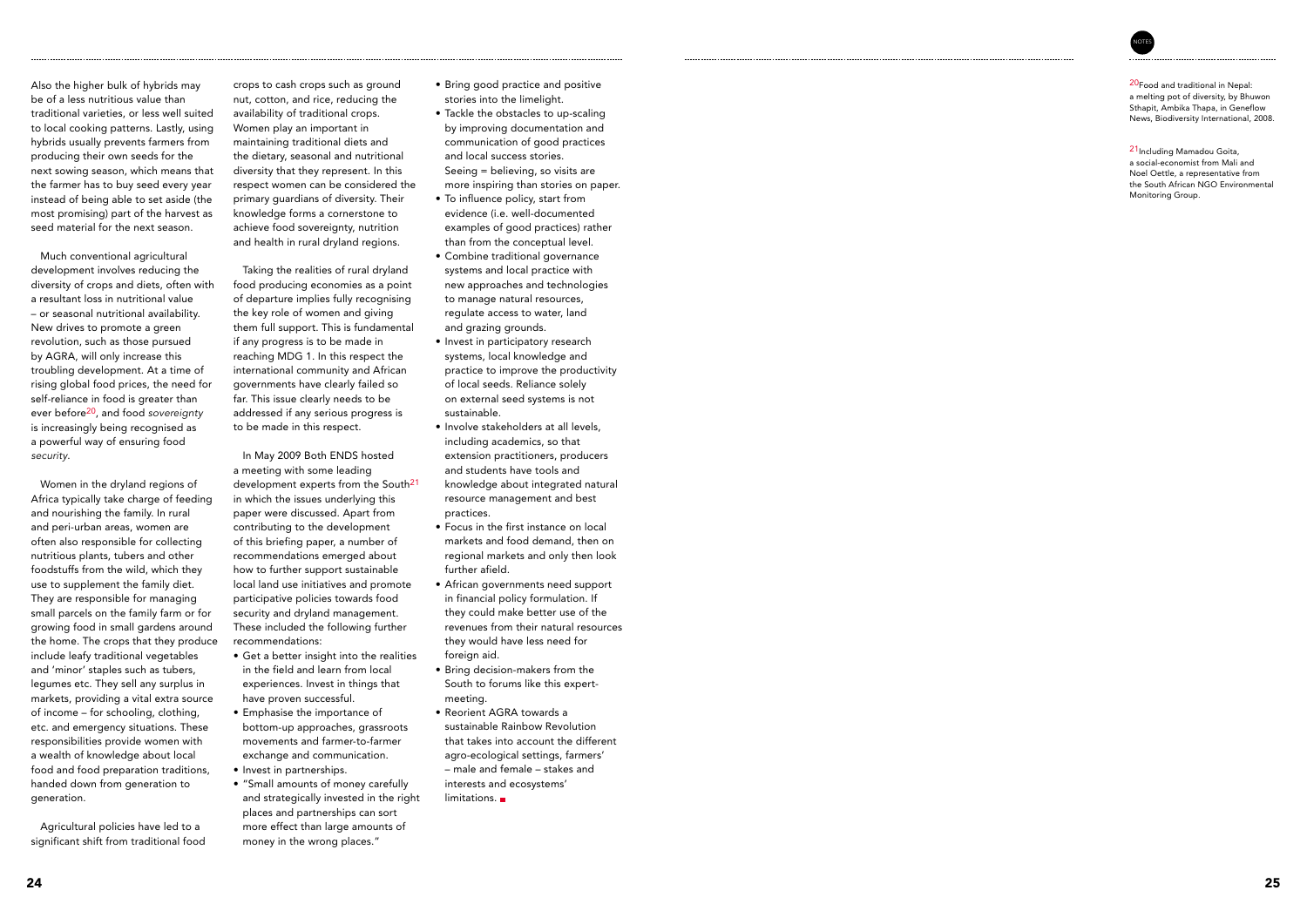With the support of the Dutch government (DGIS) and the European Commission, Both ENDS and its partners have focused on land degradation, and drylands in particular, as a key issue. The main focus has always been to support southern organisations in their efforts to protect their land and livelihoods.

In all corners of the world, local land users - farmers, pastoralists, forest dwellers - and civil society organisations have developed sound land management strategies, often based on local knowledge and local traditions, and these practices have stood the test of time. Many of these approaches have achieved noteworthy successes. However, these successes are often not published and need to be brought to the attention of colleagues in other countries as well as policy makers both in the South and in the North. Both ENDS is devoted to the analysis and promotion of these experiences and supports the exchange of learning experiences amongst southern partners and other key actors.

Both ENDS' staff co-authored the European Commission's Report to the UNCCD on activities undertaken and support provided by the Commission to combat desertification. Both ENDS is a managing member of Drynet, an EC-funded project that involves 14 civil society project partners in 17 countries that work together with dryland communities on abating land degradation, through practical initiatives and through policy dialogue. Drynet has grown into a network of organisations that strengthen civil society in their respective countries. It provides access to the information and skills needed to enhance knowledge and visibility so these organisations can positively influence policies. A second aim is to build international links between CSOs so that they can learn from each others' experiences and share knowledge. Drynet's partners have embarked on building dialogue, civil society platforms and cooperative structures within their countries, all of which are affected by desertification and land degradation. These strong CSO platforms have provided a crucial tool to promote collaboration between

civil society and policy makers, scientists and the private sector. They have provided a unique access point to local sources of knowledge on drylands and the unique resources that they harbour. They have laid the foundation for national cooperation, which is the basis for any meaningful representation in policy processes at the international level. The Drynet network plans to continue to represent the views and experiences of dryland communities and people and to bridge the gap between local dryland realities and political and development processes.

Both ENDS also builds links between civil society and local stakeholders in drylands and the scientific community through ongoing research projects. It is a partner in the DESIRE joint research project, under the EC Framework Programme. Both ENDS is a member of the International Alliance for the Regreening of Africa and is co-founder and member of the International Analog Forestry Network. Both of these partnerships support locally-led ecosystem regeneration.

More information: www.bothends.org www.dry-net.org www.desire-project.eu



## The role of Both ENDS

Both ENDS strives for a socially just and sustainable world. To this end we support organisations in developing countries that are active in the areas of poverty alleviation and environmental management. These local organisations have in depth knowledge of what the problems are and often come up with inspiring, sustainable solutions. We support them by providing information and mediation in funding, lobbying and networking.